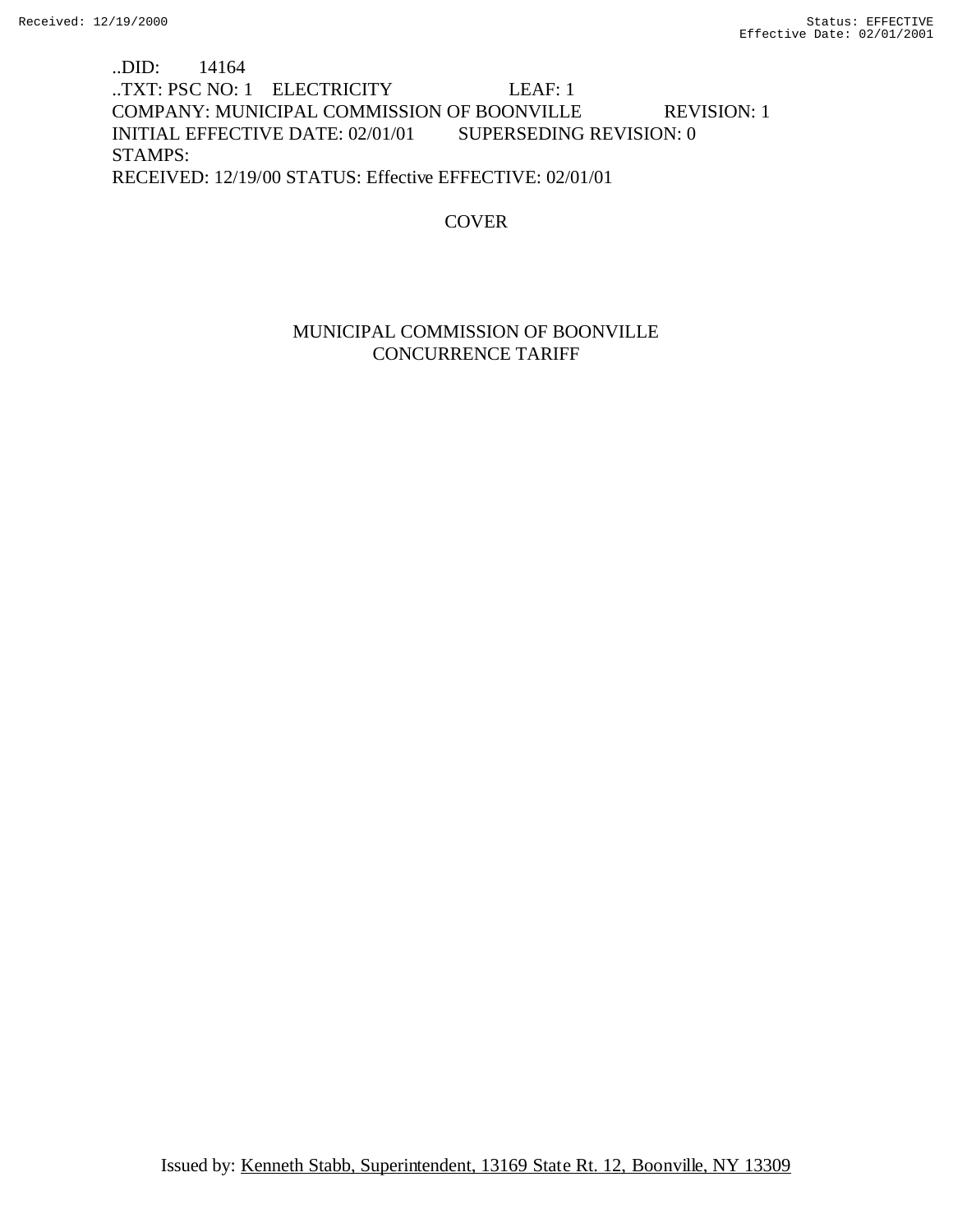| PSC NO: 1 ELECTRICITY                                      | LEAF: 2            |
|------------------------------------------------------------|--------------------|
| COMPANY: MUNICIPAL COMMISSION OF BOONVILLE                 | <b>REVISION: 3</b> |
| EFFECTIVE DATE: 11/01/11<br><b>SUPERSEDING REVISION: 2</b> |                    |
|                                                            |                    |
| <b>TABLE OF CONTENTS</b>                                   |                    |
| I<br><b>GENERAL INFORMATION</b>                            | LEAF#              |
| CONCURRENCE<br>$A_{-}$                                     | 3                  |
| TERRITORY TO WHICH SCHEDULE APPLIES<br>B <sub>1</sub>      | 3                  |
| SERVICE CLASSIFICATION NO. 1<br>$\mathbb{I}$ .             |                    |
| Residential                                                | $4-6$              |
| Large Residential and Agricultural Service                 | $6.1 - 6.3$        |
| <b>III. SERVICE CLASSIFICATION NO. 2</b>                   | 7                  |
| General Service - Non-demand Metered                       |                    |
| <b>IV. SERVICE CLASSIFICATION NO. 3</b>                    | 11                 |
| <b>General Service - Demand Metered</b>                    |                    |
| V.<br><b>SERVICE CLASSIFICATION NO. 5</b>                  | 15                 |
| Private Outdoor Lighting                                   |                    |
| VI. SERVICE CLASSIFICATION NO. 6                           | 17                 |
| <b>Street Lighting</b>                                     |                    |
| <b>VII. CHARGES</b>                                        |                    |
| <b>RECONNECTION CHARGE</b>                                 | 19                 |
| <b>VIII. FORMS</b>                                         |                    |
| APPLICATION - PRIVATE OUTDOOR LIGHTING<br>A.               | 20                 |
| <b>APPLICATION - SERVICE</b><br><b>B</b> .                 | 21                 |
| IX PURCHASED POWER ADJUSTMENT CHARGE                       | 22                 |
|                                                            |                    |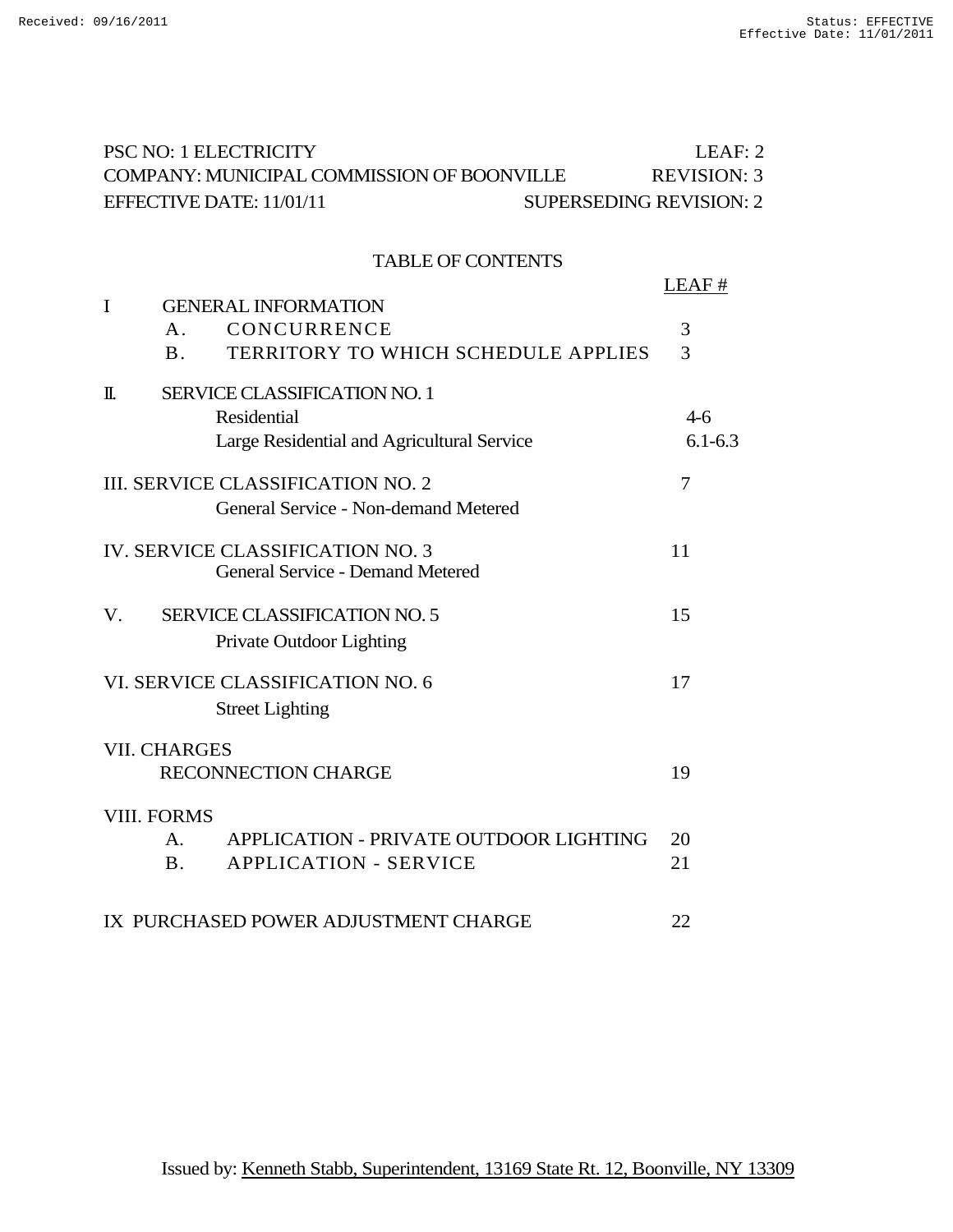## ..DID: 14170 ..TXT: PSC NO: 1 ELECTRICITY LEAF: 3 COMPANY: MUNICIPAL COMMISSION OF BOONVILLE REVISION: 1 INITIAL EFFECTIVE DATE: 02/01/01 SUPERSEDING REVISION: 0 STAMPS: RECEIVED: 12/19/00 STATUS: Effective EFFECTIVE: 02/01/01

# GENERAL INFORMATION

### A. CONCURRENCE:

The Municipal Commission of Boonville concurs in and agrees to abide by the rules and regulations as set forth in the generic tariff filed by the New York Municipal Power Agency (NYMPA) in Case No. 97-E-1575.

### B. TERRITORY TO WHICH SCHEDULE APPLIES:

All rules and regulations apply to the following territory:

VILLAGE OF BOONVILLE. TOWN OF WESTERN: Parts of this Township. TOWN OF FOREST PORT: Parts of this Township. TOWN OF LEWIS: The Hamlet of West Leyden, Lewis County, New York. TOWN OF LEYDEN: The Hamlet of Talcottville, Lewis County, New York. TOWN OF WEST TURIN: Parts of this Township. TOWN OF LYONSDALE: Parts of this Township. TOWN OF AVA: The Hamlet of Ava, Oneida County, New York. TOWN OF LEE: The Hamlet of West Branch, Oneida County, New York. TOWN OF BOONVILLE: Parts of this Township.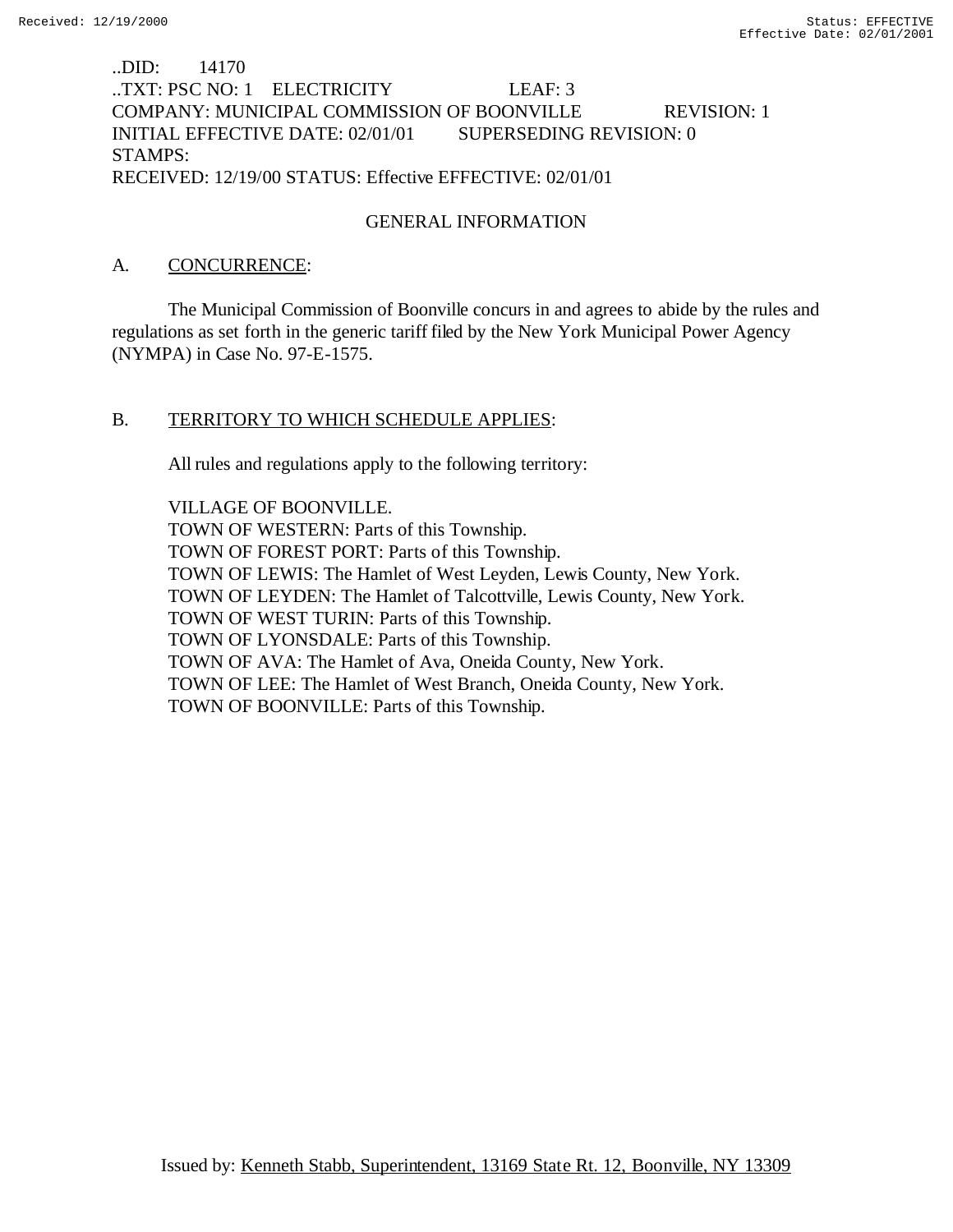#### PSC NO: 1 ELECTRICITY LEAF: 4 COMPANY: MUNICIPAL COMMISSION OF BOONVILLE EFFECTIVE DATE: 12/01/19 SUPERSEDING REVISION: 5 Issued in compliance with Commission Order issued November 15, 2019 in Case 19-E-0177 REVISFONETve Date: 12/01/2019

### SERVICE CLASSIFICATION NO. 1 Residential

### APPLICABLE TO USE OF SERVICE FOR:

Single-phase residential purpose usage in an individual residence; in an individual flat or individual apartment in a multiple-family dwelling; for residential purposes in a rooming house where not more than four (4) rooms are available for rent; and for single phase farm service when supplied through the farm residence meter : use exclusively in connection with religious purposes by corporations or associations organized and conducted in good faith for religious purposes and who use average annual electric use is less than 2,500 kWh per month, and including the operation by such corporation or association of a school, notwithstanding that secular subjects are taught at such school.

### CHARACTER OF SERVICE:

Continuous - Alternating current, single phase, 60 cycle, 120 volt 2 wire, or 120/240 volt, or 120/208 volt 3 wire.

### MONTHLY RATE:

|                                            | Rate     |
|--------------------------------------------|----------|
| Customer Charge (Per Month)                | \$3.11   |
| Non-Winter Rate (June 1st-Nov $1st$ Bills) |          |
| Energy Charge, All kWh                     | \$0.0346 |
|                                            |          |
| Winter Rate (Dec 1st-May $1st$ Bills)      |          |
| Energy Charge, per kWh                     |          |
| $0 - 2,000$ kWh                            | \$0.0346 |
| $>2,000$ kWh                               | \$0.0623 |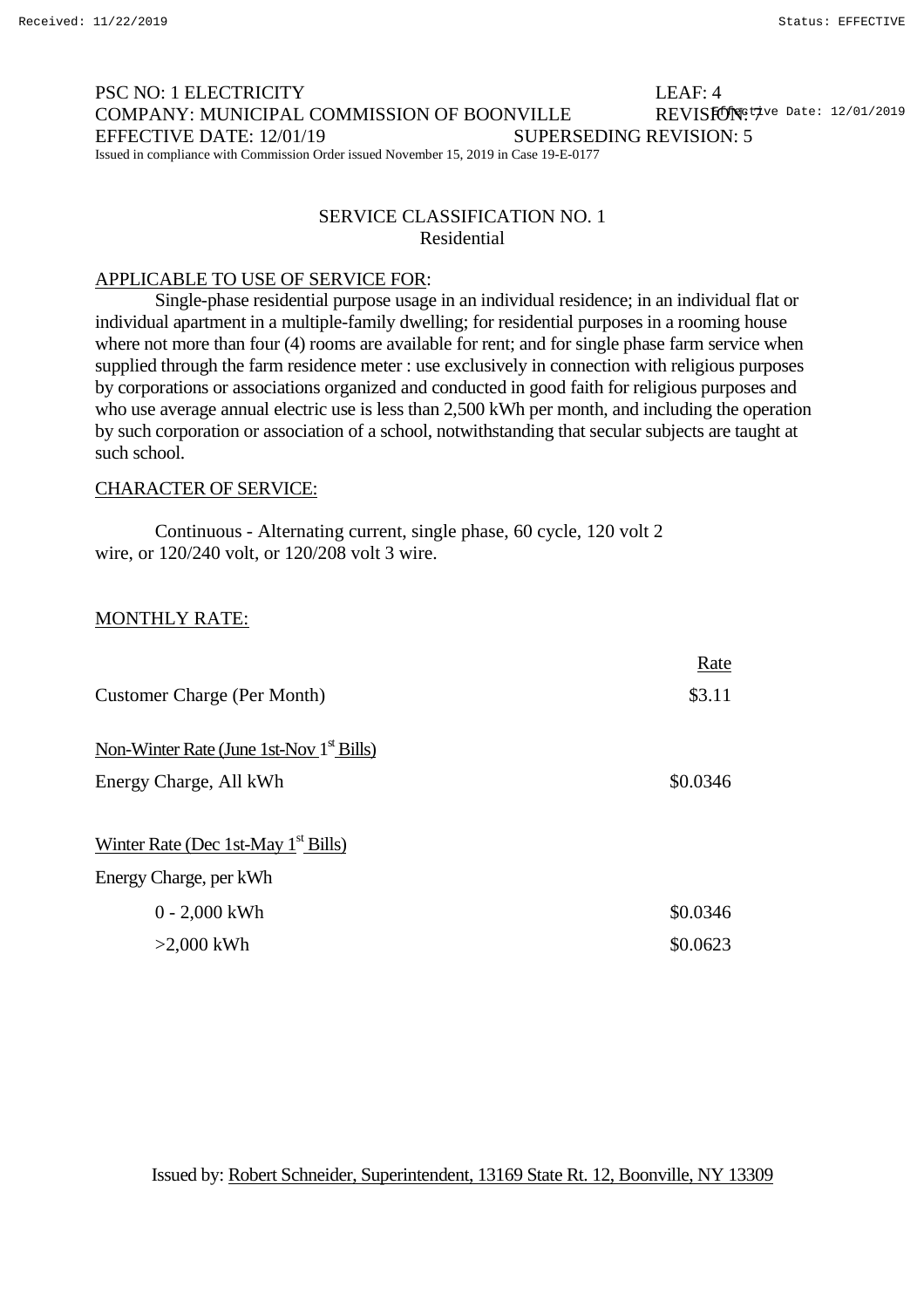#### PSC NO: 1 ELECTRICITY LEAF: 5 COMPANY: MUNICIPAL COMMISSION OF BOONVILLE EFFECTIVE DATE: 12/01/19 SUPERSEDING REVISION: 5 Issued in compliance with Commission Order issued November 15, 2019 in Case 19-E-0177 REVISION: 7<br>Effective Date: 12/01/2019

## SERVICE CLASSIFICATION NO. 1 (CONT'D) Residential

### TERMS OF PAYMENT:

All bills are due when rendered. Full payment must be received on or before the date shown on the bill to avoid a late payment charge of 1.5% as provided in Rule VIII of the NYMPA generic tariff.

### MINIMUM CHARGE:

The minimum charge is the customer charge.

#### FACTOR OF ADJUSTMENT:

The factor of adjustment pursuant to Rule IX.D of the NYMPA generic tariff is 1.095775.

### PURCHASED POWER ADJUSTMENT:

All kilowatt-hours sold under this service classification shall be subject to Purchased Power Adjustment in accordance with Section IX of the Municipal of Boonville Tariff and consistent with Rule IX of the NYMPA generic tariff.

#### TERM:

Customer may terminate service after three (3) days notice to the Municipal Commission of Boonville.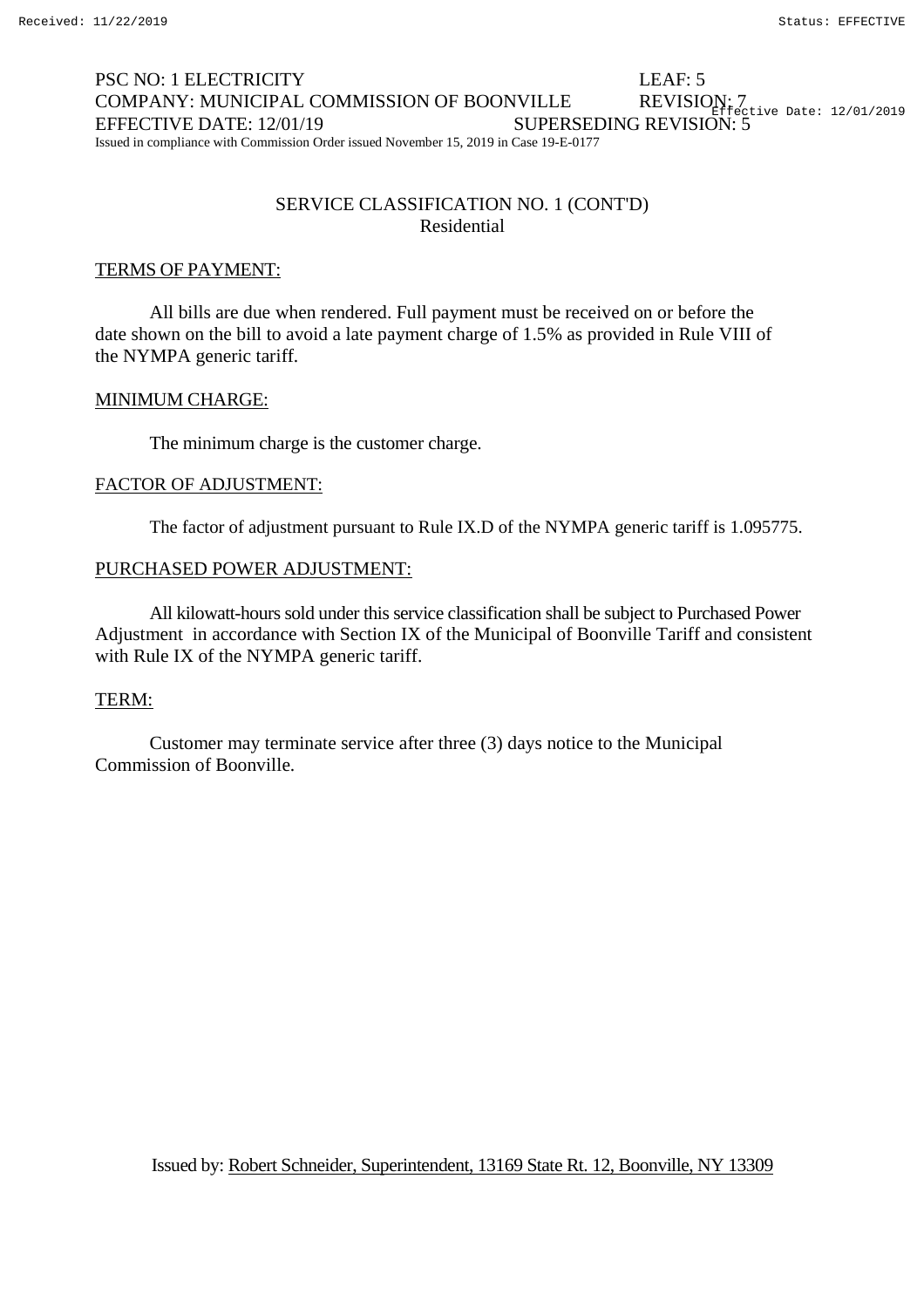# ..DID: 14173 ..TXT: PSC NO: 1 ELECTRICITY LEAF: 6 COMPANY: MUNICIPAL COMMISSION OF BOONVILLE REVISION: 1 INITIAL EFFECTIVE DATE: 02/01/01 SUPERSEDING REVISION: 0 STAMPS: RECEIVED: 12/19/00 STATUS: Effective EFFECTIVE: 02/01/01

# SERVICE CLASSIFICATION NO. 1 (CONT'D) Residential

- A. Application for service may be oral, excepting as herein otherwise provided.
- B. Whenever service is supplied from a line extension constructed in accordance with the provisions of Rule V of the NYMPA generic tariff, and whenever such service is subject to a surcharge or minimum charge determined pursuant to these rules, Customer shall:
	- 1. Make written application for service upon the Municipal Commission of Boonville's prescribed forms.
	- 2. Comply with all of the applicable provisions of the rules including the guarantee to pay the surcharge or minimum charge.
	- 3. Upon terminating service pay the balance due on the surcharge or minimum charge.
- C. In buildings, apartments, or flats primarily intended for residence purposes where not more than four rooms occupied exclusively by the resident are used for business or for professional purposes this classification will apply to both uses. Under other circumstances the Commercial rate will apply to such business or professional use, including residence use if not separately metered.
- D. Customer taking service for the operation of welders, X-ray machines or any other equipment having a highly fluctuating or large instantaneous demand which causes undue voltage disturbance upon the circuit from which service is taken, thereby interfering with the service taken by other customers, shall install or pay for the necessary corrective equipment to avoid such interference with service to others or, failing to do so, shall pay in addition to the charge for service \$0.50 per month per KVA of the name-plate rating of such equipment.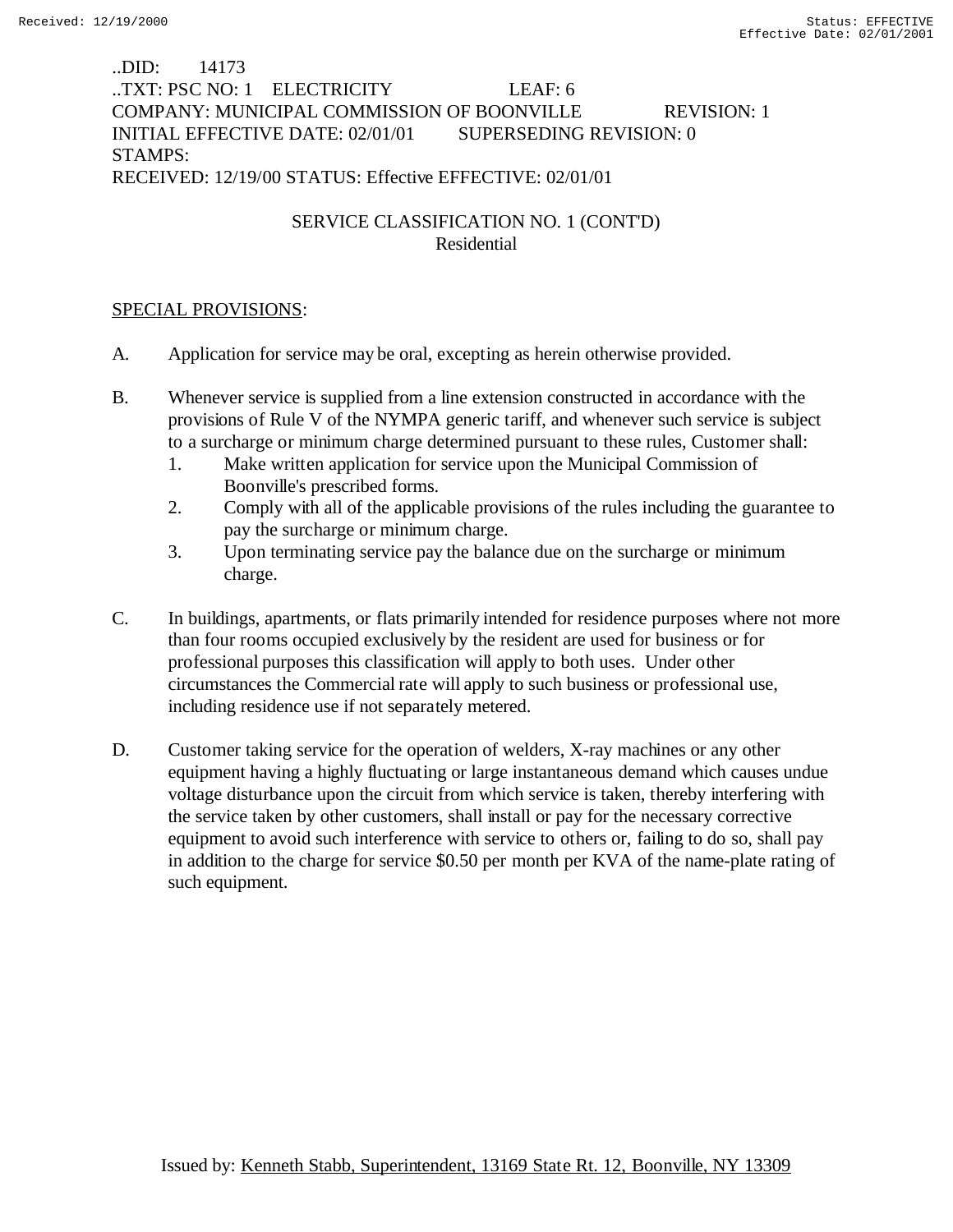#### PSC NO: 1 ELECTRICITY COMPANY: MUNICIPAL COMMISSION OF BOONVILLE EFFECTIVE DATE: 12/01/19 SUPERSEDING REVISION: 3 Issued in compliance with Commission Order issued November 15, 2019 in Case 19-E-0177 REVISION: 5<sup>ef</sup>fective Date: 12/01/2019

#### SERVICE CLASSIFICATION NO. 1A

#### Large Residential and Agricultural Service

#### APPLICABLE TO USE OF SERVICE FOR:

For single-phase service exclusively in connection with a community residence as defined in subdivision 28, 28A or 28B of section 1.03 of the Mental Hygiene Law, provided that such residence is operated by a not-for-profit corporation and if supervisory staff is on site on a twenty-four hour per day basis that the residence provides living accommodations for fourteen or fewer residents; and use for any post or hall owned or leased by a not-for-profit organization that is a veterans organization; and to individually owned farm facilities when supplied through the farm residence meter and when used in the production of livestock, dairy products, poultry, and other agricultural products with the average annual electric usage greater than 2,500 kWh per month; and use exclusively in connection with religious purposes by corporations or associations organized and conducted in good faith for religious purposes and who use average annual electric use is greater than 2,500 kWh per month, and including the operation by such corporation or association of a school, not withstanding that secular subjects are taught at such school.

#### CHARACTER OF SERVICE:

Continuous - Alternating current, single phase, 60 cycle, 120 volt 2 wire,

or 120/240 volt, or 120/208 volt 3 wire.

| <b>MONTHLY RATE:</b>                                                       | Rate                 |
|----------------------------------------------------------------------------|----------------------|
| Customer Charge (per Month)                                                | \$3.11               |
| Non-Winter Rate (June 1st- Nov $1st$ Bills)                                |                      |
| All kWh                                                                    | \$0.0349             |
| Winter Rate (Dec $1st$ - May $1st$ Bills)<br>$0-2,000$ kWh<br>$>2,000$ kWh | \$0.0349<br>\$0.0535 |
|                                                                            |                      |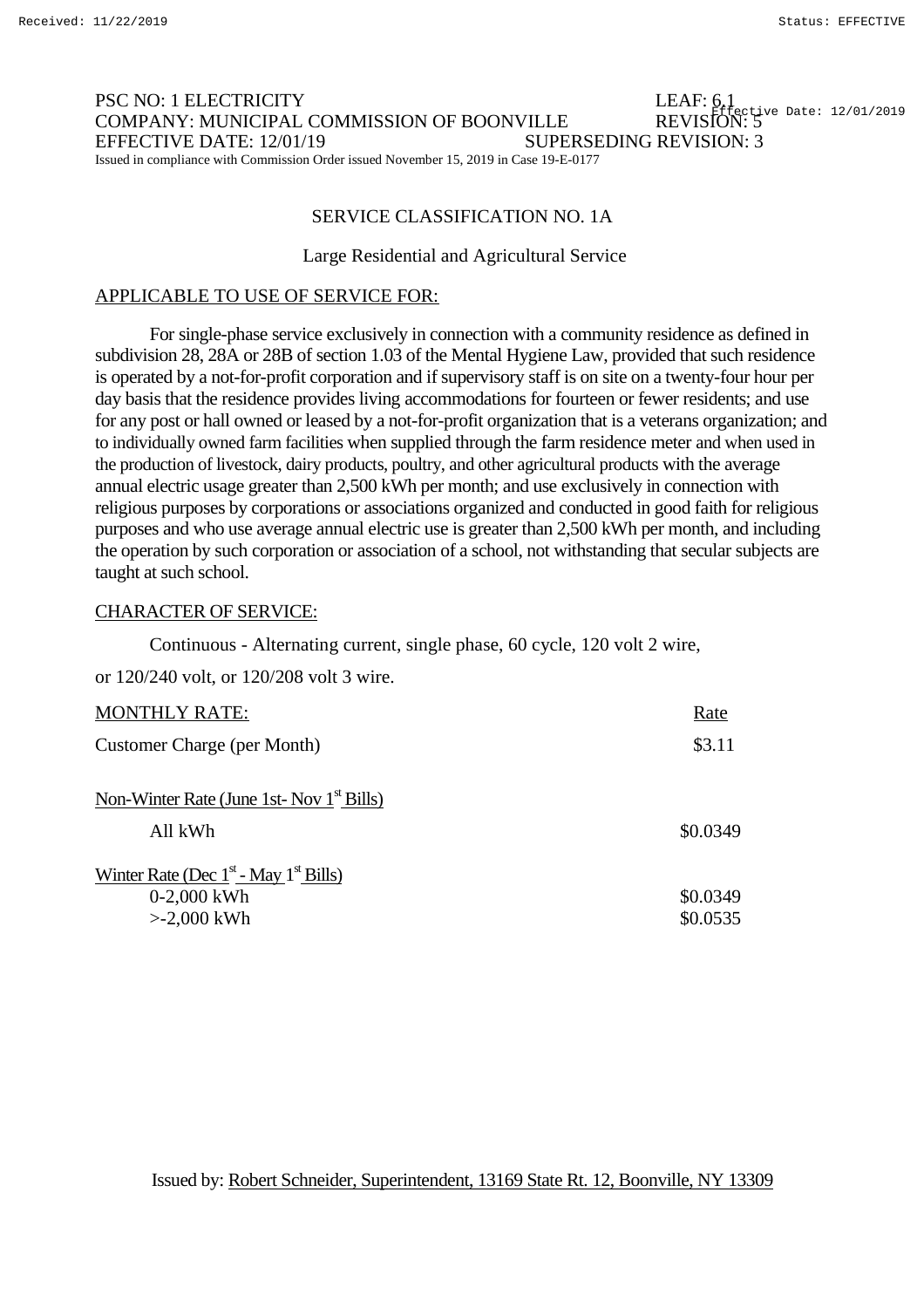#### PSC NO: 1 ELECTRICITY LEAF: 6.2 COMPANY: MUNICIPAL COMMISSION OF BOONVILLE EFFECTIVE DATE: 12/01/19 SUPERSEDING REVISION: 3 Issued in compliance with Commission Order issued November 15, 2019 in Case 19-E-0177 REVISION: 5<br>
\_\_Lifective Date: 12/01/2019

### SERVICE CLASSIFICATION NO. 1A (CONT'D) Large Residential and Agricultural Service

### TERMS OF PAYMENT:

All bills are due when rendered. Full payment must be received on or before the date shown on the bill to avoid a late payment charge of 1.5% as provided in Rule VIII of the NYMPA generic tariff.

### MINIMUM CHARGE:

The minimum charge is the customer charge.

#### FACTOR OF ADJUSTMENT:

The factor of adjustment pursuant to Rule IX.D of the NYMPA generic tariff is 1.095775.

# PURCHASED POWER ADJUSTMENT:

All kilowatt-hours sold under this service classification shall be subject to Purchased Power Adjustment Charges in accordance with Section IX of the Municipal of Boonville Tariff and consistent with Rule IX of the NYMPA generic tariff.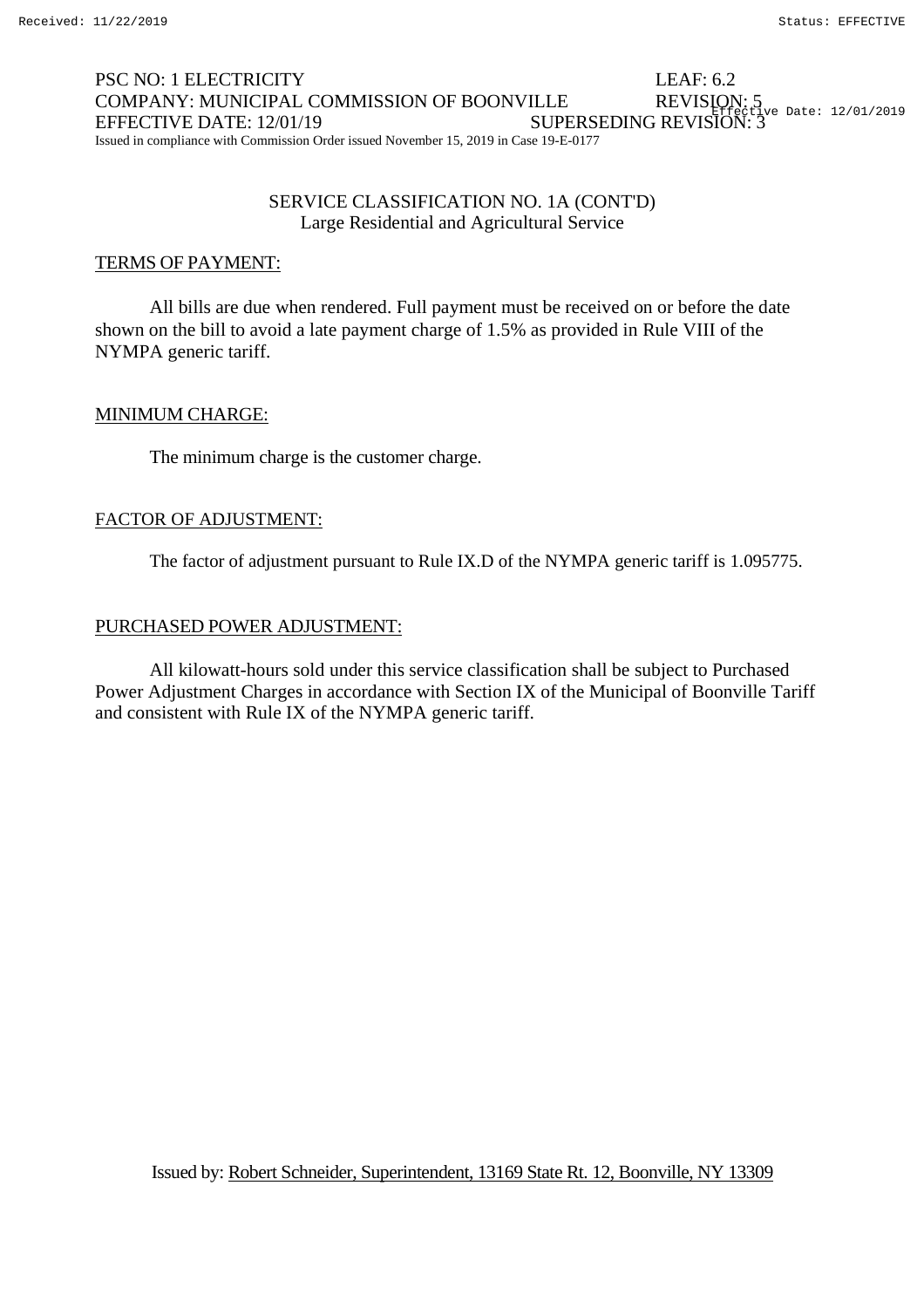### PSC NO. 1 ELECTRICITY LEAF: 6.3 COMPANY: MUNICIPAL COMMISSION OF BOONVILLE EFFECTIVE DATE: 11/01/11 SUPERSEDING REVISION: 0

### SERVICE CLASSIFICATION NO. 1A (CONT'D) Large Residential and Agricultural Service

# TERM:

Customer may terminate service after three (3) days notice to the Municipal Commission of Boonville.

- A. Application for service may be oral, excepting as herein otherwise provided.
- B. Whenever service is supplied from a line extension constructed in accordance with the provisions of Rule V of the NYMPA generic tariff, and whenever such service is subject to a surcharge or minimum charge determined pursuant to these rules, Customer shall:
	- 1. Make written application for service upon the Municipal Commission of Boonville's prescribed forms.
	- 2. Comply with all of the applicable provisions of the rules including the guarantee to pay the surcharge or minimum charge.
	- 3. Upon terminating service pay the balance due on the surcharge or minimum charge.
- C Customer taking service for the operation of welders, X-ray machines or any other equipment having a highly fluctuating or large instantaneous demand which causes undue voltage disturbance upon the circuit from which service is taken, thereby interfering with the service taken by other customers, shall install or pay for the necessary corrective equipment to avoid such interference with service to others or, failing to do so, shall pay in addition to the charge for service \$0.50 per month per KVA of the name-plate rating of such equipment.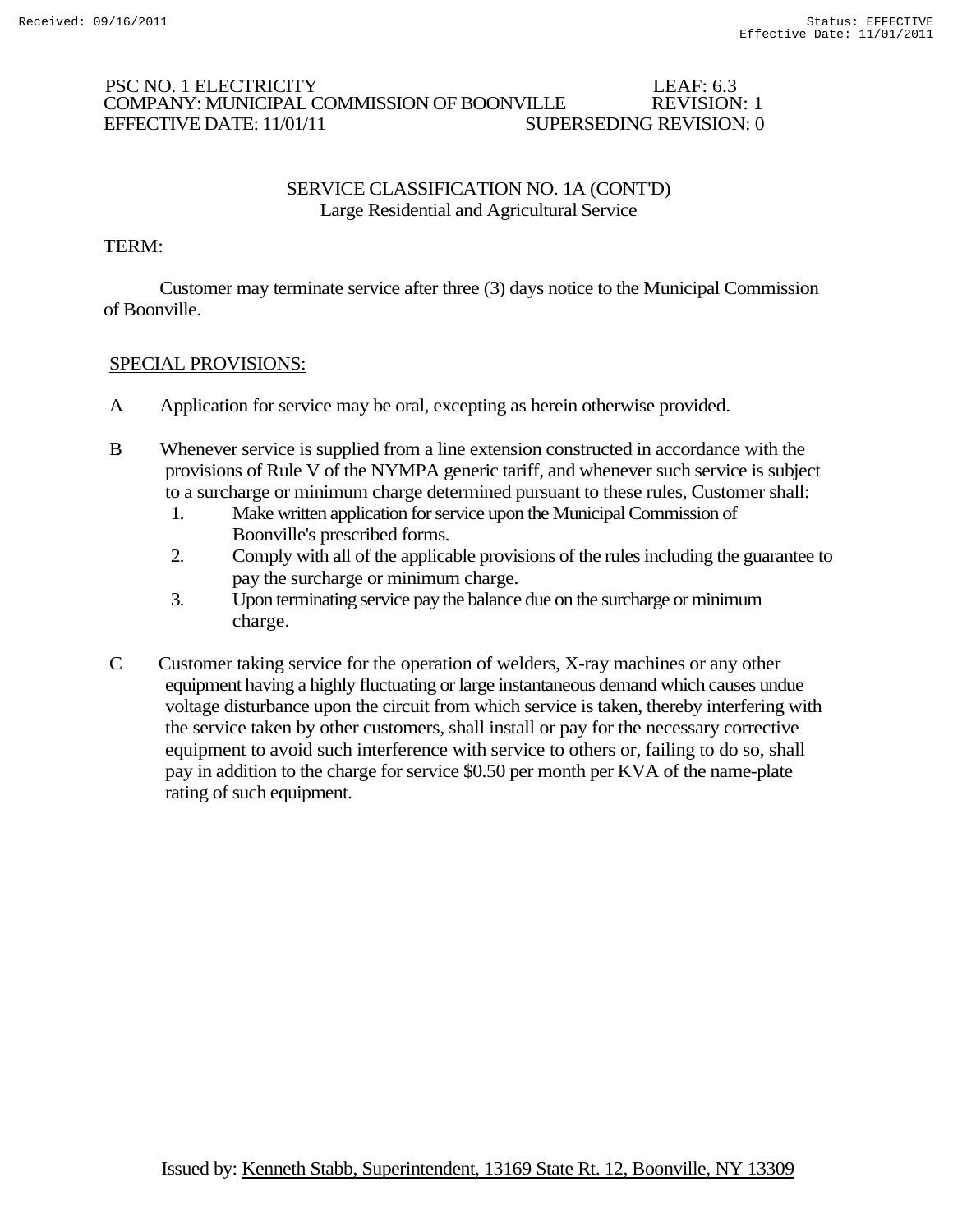#### PSC NO: 1 ELECTRICITY COMPANY: MUNICIPAL COMMISSION OF BOONVILLE REVISION: 7 EFFECTIVE DATE: 12/01/19 SUPERSEDING REVISION: 5 Issued in compliance with Commission Order issued November 15, 2019 in Case 19-E-0177 LEAF: 7<br>- - - - - Fffective Date: 12/01/2019

### SERVICE CLASSIFICATION NO. 2 General Service - Non-demand Metered

### APPLICABLE TO USE OF SERVICE FOR:

Commercial business, professional and small industrial power installations. See Large Use Provision.

Welders of capacity larger than eight (8) KVA will not be served from a single phase circuit, except with permission of the Municipal Commission of Boonville. Not available for standby, breakdown or auxiliary service.

### CHARACTER OF SERVICE:

Continuous, alternating current, 60 cycle, at secondary voltage ranging from 120 to 480 volts. The Municipal Commission of Boonville will indicate, upon application, the type or types of service available and appropriate for the Customer's requirements - single or three phase; two, three, or four wires; and the voltage.

| <b>MONTHLY RATE:</b>                 | Rate     |
|--------------------------------------|----------|
| Customer Charge (per month)          | \$3.11   |
| <b>Non-Winter Rate (May-October)</b> |          |
| All kWh                              | \$0.0453 |
| Winter Rate (November-April)         |          |
| All kWh                              | \$0.0569 |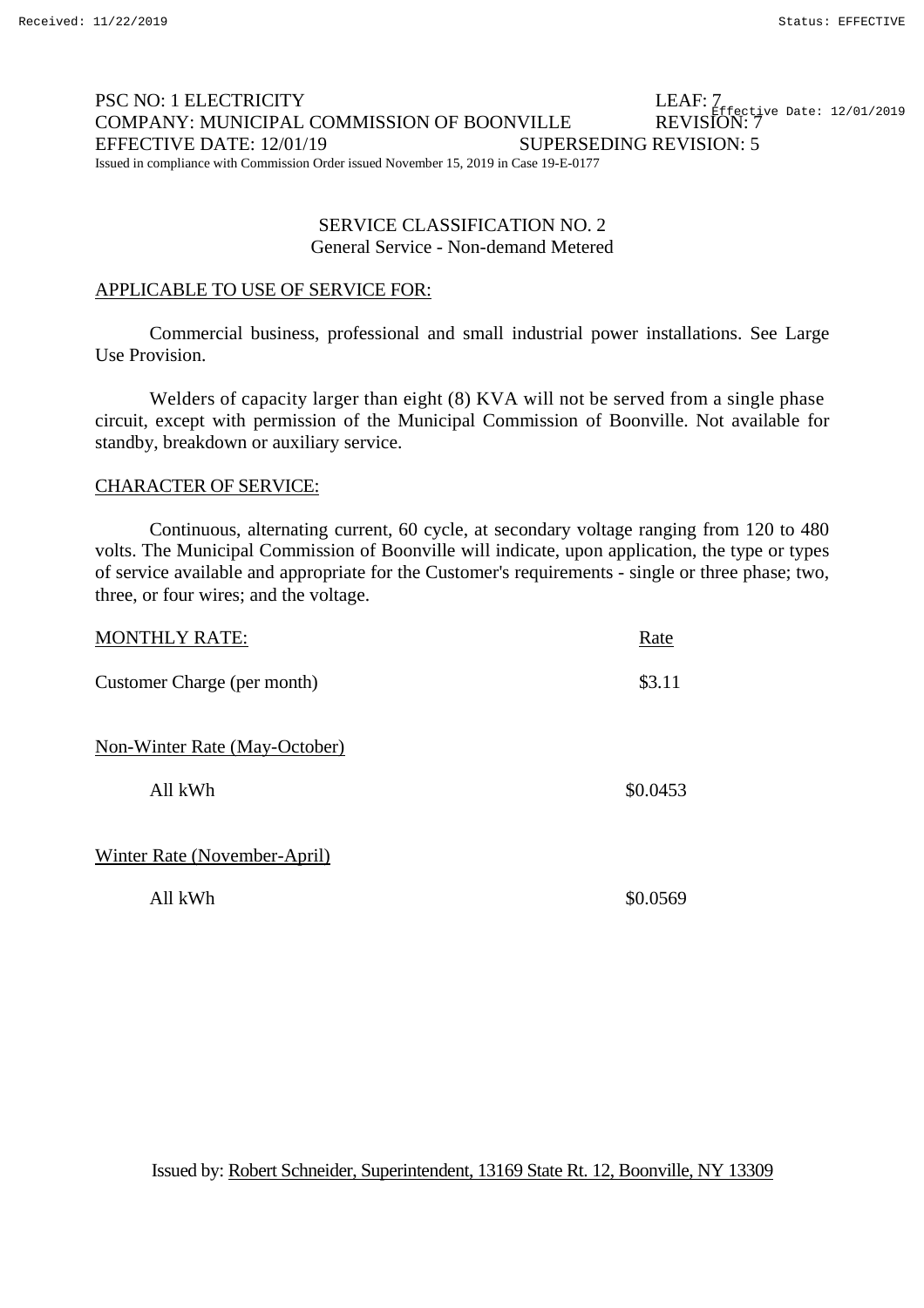#### PSC NO: 1 ELECTRICITY LEAF: 8 COMPANY: MUNICIPAL COMMISSION OF BOONVILLE EFFECTIVE DATE: 12/01/19 SUPERSEDING REVISION: 5 Issued in compliance with Commission Order issued November 15, 2019 in Case 19-E-0177 REVISIONE<sup>7</sup>ve Date: 12/01/2019

### SERVICE CLASSIFICATION NO. 2 (CONT'D) General Service - Non-demand Metered

#### TERMS OF PAYMENT:

All bills are due when rendered. Full payment must be received on or before the date shown on the bill to avoid a late payment charge of 1.5% as provided in Rule VIII of the NYMPA generic tariff.

#### MINIMUM CHARGE:

The minimum charge is the customer charge.

#### FACTOR OF ADJUSTMENT:

The factor of adjustment pursuant to Rule IX.D of the NYMPA generic tariff is 1.095775.

#### PURCHASED POWER ADJUSTMENT:

All kilowatt-hours sold under this service classification shall be subject to Purchased Power Adjustment Charges in accordance with Section IX of the Municipal of Boonville Tariff and consistent with Rule IX of the NYMPA generic tariff.

#### LARGE USE PROVISION:

Whenever the energy consumption of a Customer served under the provisions of this rate exceeds 5,000 kilowatt-hours per month for three (3) consecutive months, or whenever the connected load of a Customer indicates the energy consumption will exceed 5,000 kilowatt-hours per month, the Municipal Commission of Boonville will install a temporary recording metering device to be installed for a minimum of one week during a typical business period. If the indicated demand is less than 20 kilowatts, Customer shall remain on this rate. If the indicated demand exceeds 20 kilowatts, a demand meter shall be installed and the Customer transferred to Classification No. 3.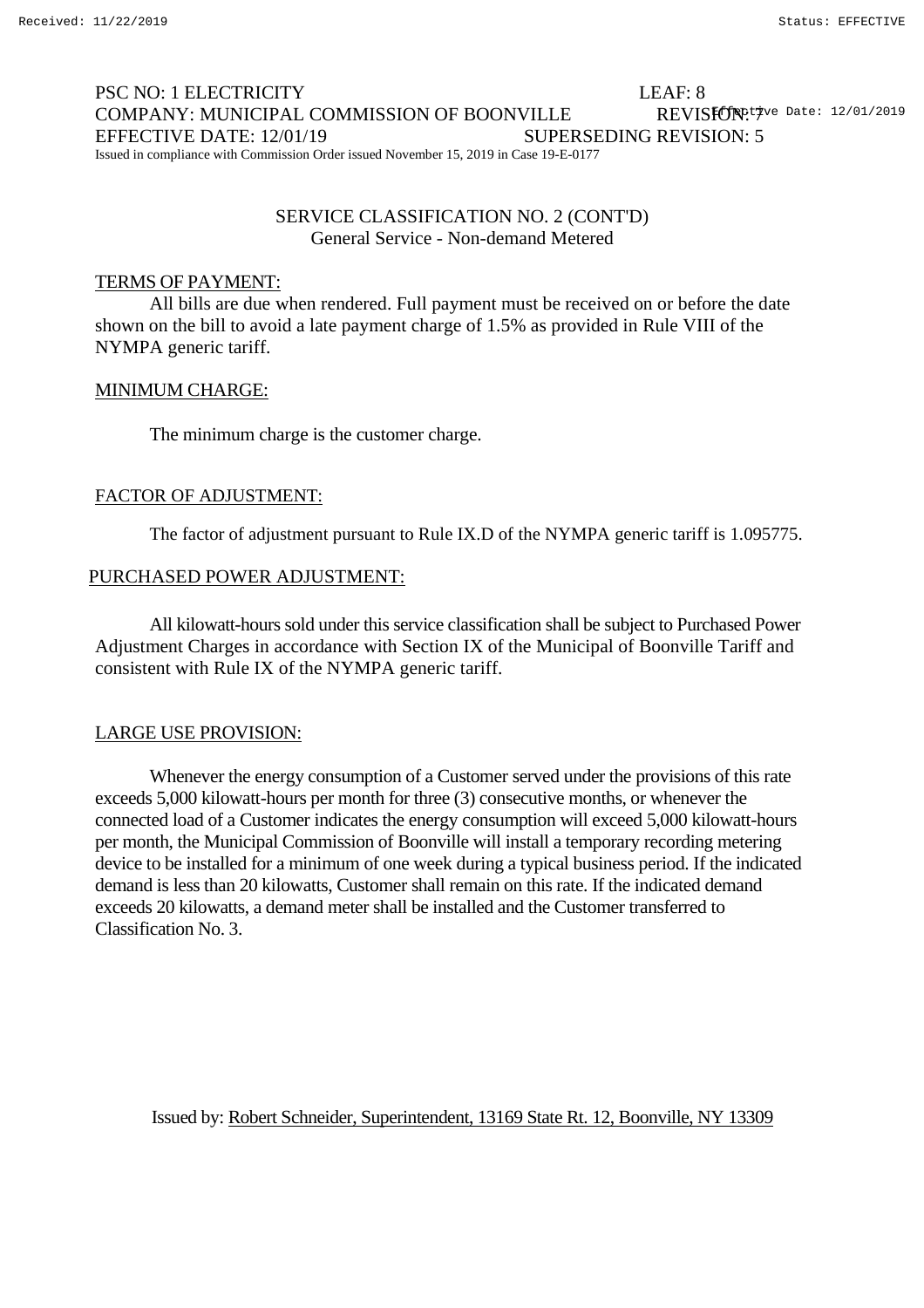### ..DID: 14177 ..TXT: PSC NO: 1 ELECTRICITY LEAF: 9 COMPANY: MUNICIPAL COMMISSION OF BOONVILLE REVISION: 1 INITIAL EFFECTIVE DATE: 02/01/01 SUPERSEDING REVISION: 0 STAMPS: RECEIVED: 12/19/00 STATUS: Effective EFFECTIVE: 02/01/01

### SERVICE CLASSIFICATION NO. 2 (CONT'D) General Service - Non-demand Metered

### LARGE USE PROVISION (CONT'D):

When the indicated demand for any Customer billed under Classification No*.* 3 is less than 20 kilowatts for twelve (12) consecutive months, said Customer shall be transferred from Classification No. 3 to Classification No. 2 until such time as the demand exceeds 20 kilowatts for three (3) consecutive months.

For any Customer where a demand meter is in service as of the effective date of these rates, the demand registered on said demand meter for the month immediately preceding shall determine the applicable rate for billing purposes.

### TERM:

Customer may terminate service after three (3) days notice to the Municipal Commission of Boonville. In case service is resumed by Customer at the same location within the same billing period, service will be billed for the entire billing period without giving effect to the temporary suspension.

See also SPECIAL PROVISIONS.

- A. Application for service may be oral unless the Municipal Commission of Boonville requests Customer to make written application by reason of added facilities required to serve Customer or other unusual conditions, excepting as herein otherwise provided.
- B. Whenever service is supplied from a line extension constructed in accordance with Rule (V) of the NYMPA generic tariff, and whenever such service is subject to a surcharge or minimum charge determined pursuant to these rules, Customer:
	- 1. Shall make written application for service upon the Municipal Commission of Boonville's prescribed forms.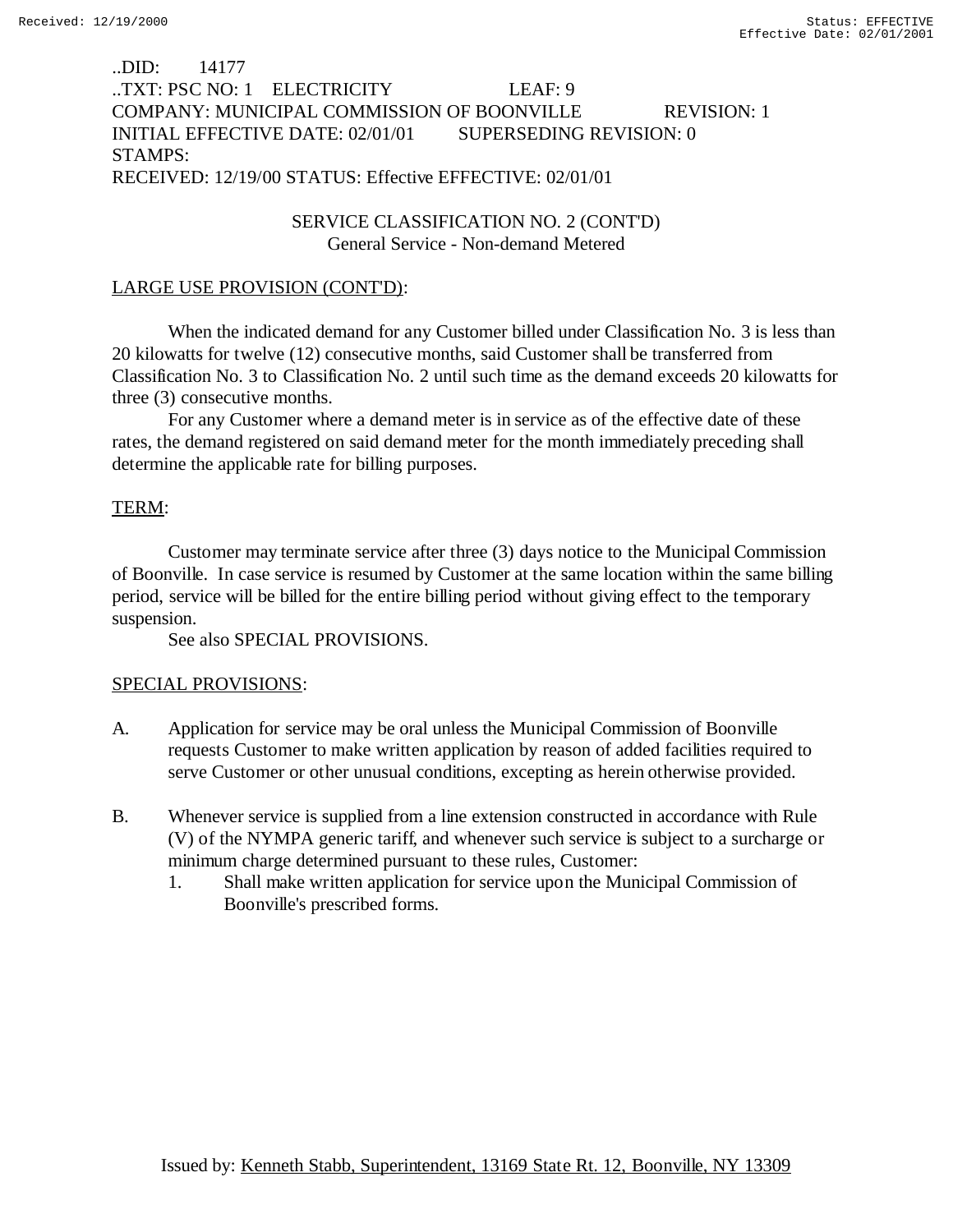# ..DID: 14175 ..TXT: PSC NO: 1 ELECTRICITY LEAF: 10 COMPANY: MUNICIPAL COMMISSION OF BOONVILLE REVISION: 1 INITIAL EFFECTIVE DATE: 02/01/01 SUPERSEDING REVISION: 0 STAMPS: RECEIVED: 12/19/00 STATUS: Effective EFFECTIVE: 02/01/01

# SERVICE CLASSIFICATION NO. 2 (CONT'D) General Service - Non-demand Metered

## SPECIAL PROVISIONS (CONT'D):

- 2. Shall comply with all of the applicable provisions of the rules including the guarantee to pay the surcharge or minimum charge.
- 3. Upon terminating service shall pay the balance due on the surcharge or minimum charge.
- C. Where total load and operating schedule is pre-determined as for signs and billboards, the kilowatt-hour use may be computed and not measured.
- D. The rates and charges specified herein are applicable to service supplied continuously from month to month and for recurring seasonal service. Temporary, non-recurring service will be provided in accordance with Rule V of the NYMPA generic tariff.
- E. Customer taking service for the operation of welders, X-ray machines or any other equipment having a highly fluctuating or large instantaneous demand which causes undue voltage disturbance upon the circuit from which service is taken, shall install or pay for the necessary corrective equipment to avoid such interference with service to others, or failing to do so, shall pay in addition to the charge for service \$0.50 per month per KVA of the nameplate rating of such equipment.
- F. The meter readings of one single and one three wire three phase supply for service to a single Customer at a single location may be combined.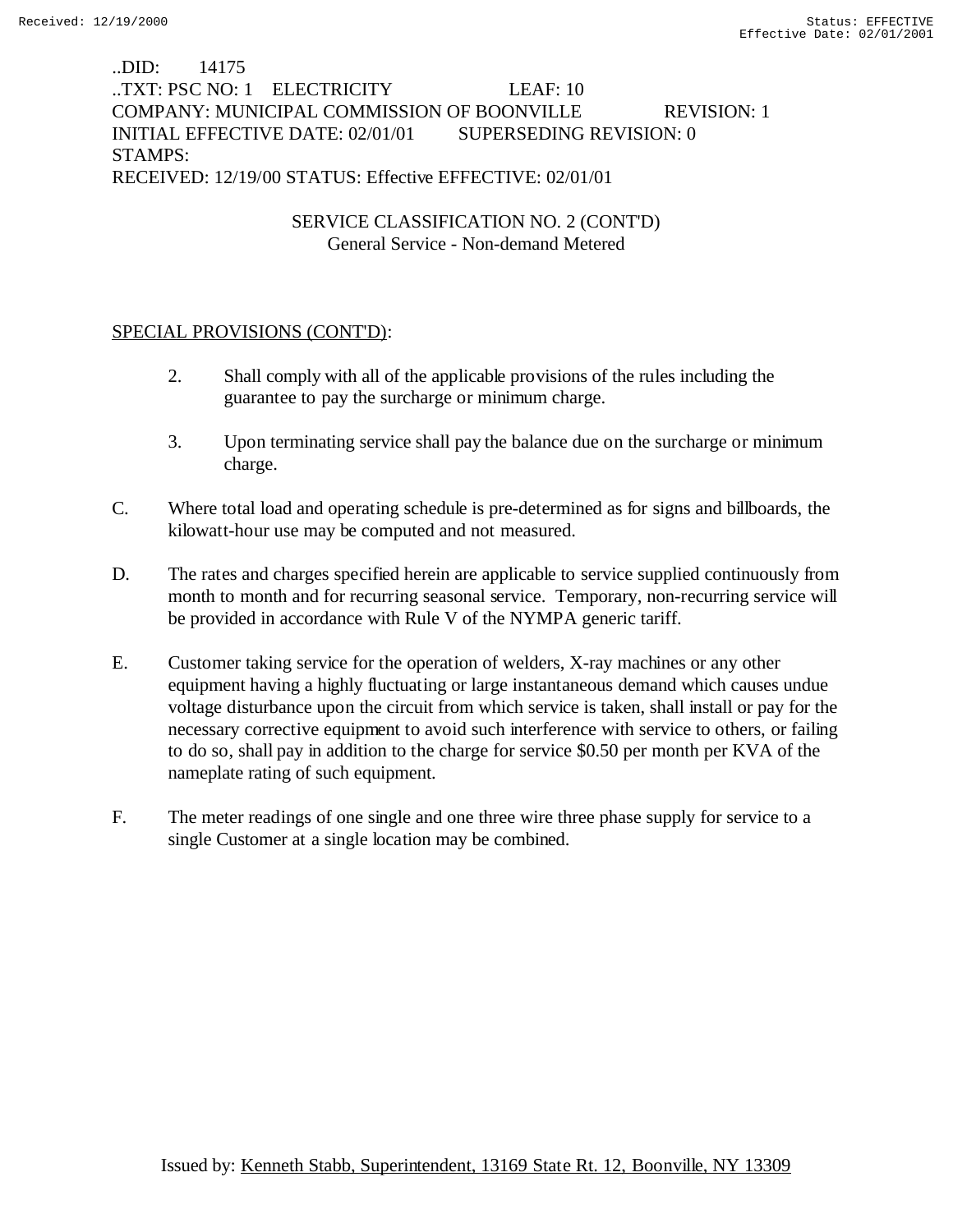#### PSC NO: 1 ELECTRICITY LEAF: 11 COMPANY: MUNICIPAL COMMISSION OF BOONVILLE EFFECTIVE DATE: 12/01/19 SUPERSEDING REVISION: 5 Issued in compliance with Commission Order issued November 15, 2019 in Case 19-E-0177 REVISFONE: Date: 12/01/2019

### SERVICE CLASSIFICATION NO. 3 General Service - Demand Metered

### APPLICABLE TO USE OF SERVICE FOR:

60 Cycle primary service for all purposes not otherwise specifically provided for in other Service Classifications in this schedule when Active Demand is twenty (20) kilowatts or more, or when energy consumption exceeds five thousand (5,000) kilowatt-hours per month as provided under Service Classification No. 2, LARGE USE PROVISION.

### CHARACTER OF SERVICE:

Continuous, single or three phase, 60 cycle alternating current. The Municipal Commission of Boonville will indicate voltage available and appropriate. Characteristics depend upon available circuits.

| MONTHLY RATE:          | <u>Rate</u> |
|------------------------|-------------|
| Energy Charge, per kWh | \$0.0273    |
| Demand Charge, per kW  | \$4.72      |

#### FACTOR OF ADJUSTMENT:

The factor of adjustment pursuant to Rule IX.D of the NYMPA generic tariff is 1.095775.

### PURCHASED POWER ADJUSTMENT:

All kilowatt-hours sold under this service classification shall be subject to Purchased Power Adjustment Charges in accordance with Section IX of the Municipal of Boonville Tariff and consistent with Rule IX of the NYMPA generic tariff.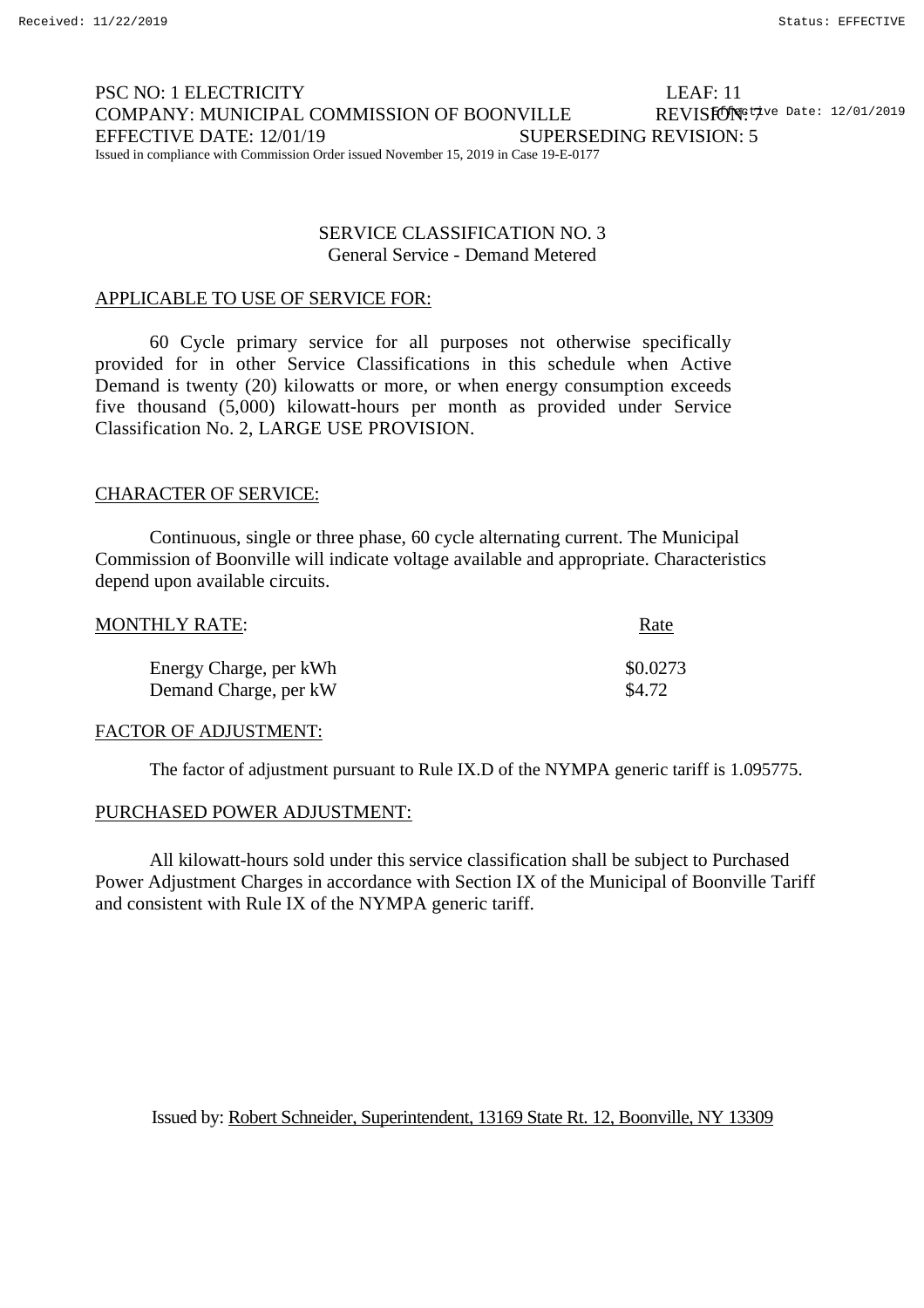## ..DID: 14179 ..TXT: PSC NO: 1 ELECTRICITY LEAF: 12 COMPANY: MUNICIPAL COMMISSION OF BOONVILLE REVISION: 1 INITIAL EFFECTIVE DATE: 02/01/01 SUPERSEDING REVISION: 0 STAMPS: RECEIVED: 12/19/00 STATUS: Effective EFFECTIVE: 02/01/01

SERVICE CLASSIFICATION NO. 3 (CONT'D) General Service - Demand Metered

### TRANSFORMER OWNERSHIP CREDIT:

When the Customer elects to install, own and maintain the transformers and associated equipment required to take service at primary voltage, thereby saving the Municipal Commission of Boonville the cost of such equipment, a credit of thirty cents (\$0.30) per kilowatt of billing demand for such month shall be allowed against the amount determined under the preceding provisions.

### MINIMUM CHARGE:

The minimum monthly charge is the Demand Charge computed under MONTHLY RATE, the Billing Demand being determined in accordance with the provisions included under DETERMINATION OF BILLING-DEMAND.

# DETERMINATION OF BILLING-DEMAND:

- A. The Demand shall be the maximum thirty (30) minute integrated kilowatt demand. For billing purposes the Billing Demand shall be the greatest of the following:
	- 1. The maximum demand occurring during the month for which charge is made.
	- 2. Seventy Five (75) percent of the highest demand occurring during any of the preceding eleven (11) months.
	- 3. During the initial term, the demand contracted for.
	- 4. Twenty (20) kilowatts.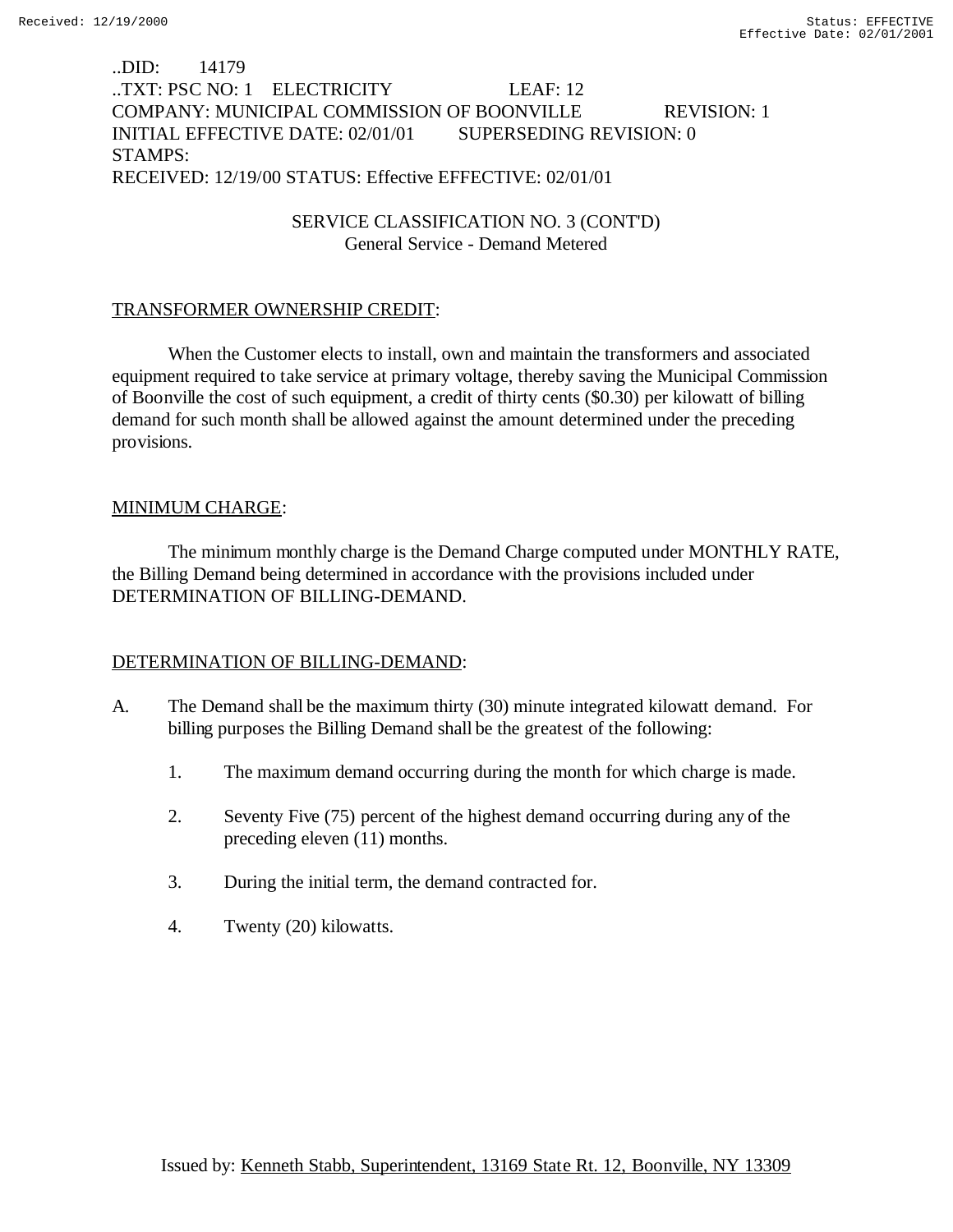## ..DID: 14180 ..TXT: PSC NO: 1 ELECTRICITY LEAF: 13 COMPANY: MUNICIPAL COMMISSION OF BOONVILLE REVISION: 1 INITIAL EFFECTIVE DATE: 02/01/01 SUPERSEDING REVISION: 0 STAMPS: RECEIVED: 12/19/00 STATUS: Effective EFFECTIVE: 02/01/01

### SERVICE CLASSIFICATION NO. 3 (CONT'D) General Service - Demand Metered

### POWER FACTOR:

The customer shall maintain a power factor at the point of his delivery of not less than ninety (90) percent lagging or leading as measured on a monthly basis. If customer is notified that their power factor has fallen below ninety (90) percent, corrective action must be taken within ninety (90) days. If action is not taken, the necessary corrective equipment will be installed by the Municipal Commission of Boonville and the customer will be billed for all costs incurred to correct the power factor to the required level.

### TERMS OF PAYMENT:

All bills are due when rendered. Full payment must be received on or before the date shown on the bill to avoid a late payment charge of 1.5% as provided in Rule VIII of the NYMPA generic tariff.

### TERM:

One (1) year from commencement of service under this Service Classification or under a Service Classification superseded hereby, and thereafter until canceled by Customer upon ninety (90) days prior written notice to the Municipal Commission of Boonville. Cancellation by Customer followed by resumption of service at the same location within one (1) year shall not modify in any way the DETERMINATION OF BILLING DEMAND as above provided.

When the amount of investment by the Municipal Commission of Boonville or other conditions of the service are such as to warrant, the Municipal Commission of Boonville may, with the permission of the New York State Public Service Commission, require that the initial term be longer than one (1) year.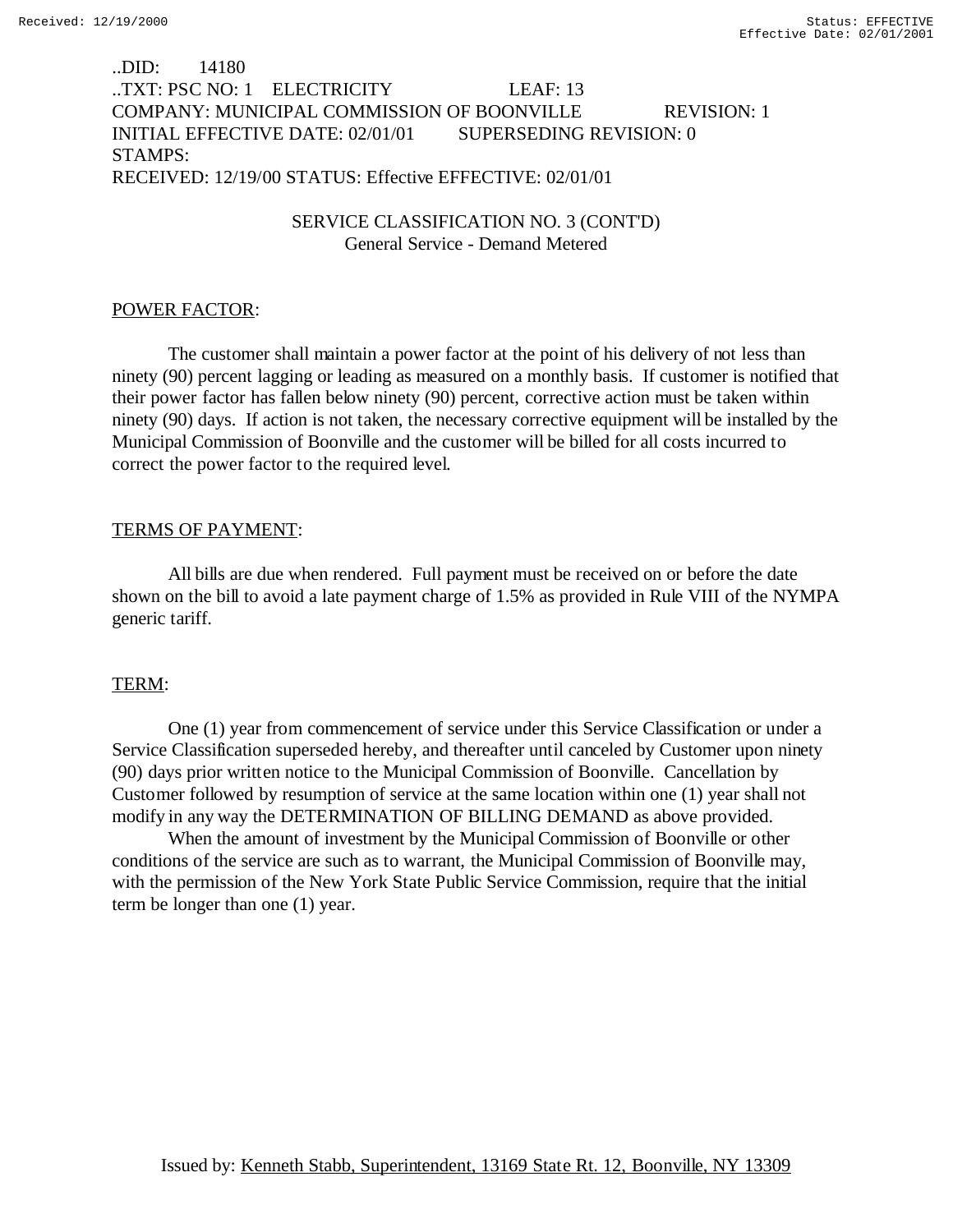# ..DID: 14181 ..TXT: PSC NO: 1 ELECTRICITY LEAF: 14 COMPANY: MUNICIPAL COMMISSION OF BOONVILLE REVISION: 1 INITIAL EFFECTIVE DATE: 02/01/01 SUPERSEDING REVISION: 0 STAMPS: RECEIVED: 12/19/00 STATUS: Effective EFFECTIVE: 02/01/01

SERVICE CLASSIFICATION NO. 3 (CONT'D) General Service - Demand Metered

- A. Written application for service upon the Municipal Commission of Boonville's prescribed form is required, to which a rider, whenever applicable, shall be attached.
- B. The Municipal Commission of Boonville shall not be required to provide facilities to supply service in excess of the amount of the Demand specified in the application for service.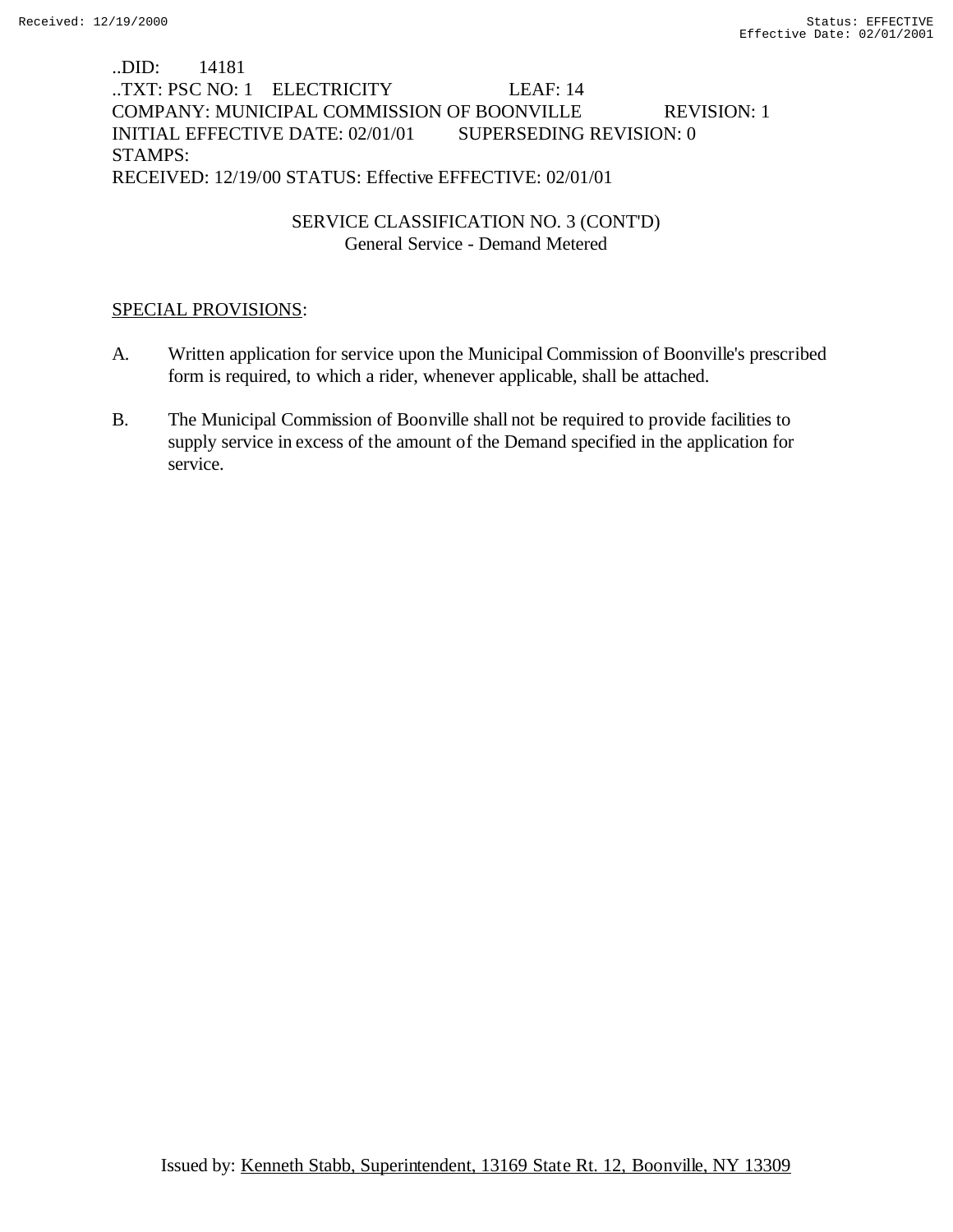#### PSC NO: 1 ELECTRICITY LEAF: 15 COMPANY: MUNICIPAL COMMISSION OF BOONVILLE EFFECTIVE DATE: 12/01/19 SUPERSEDING REVISION: 5 Issued in compliance with Commission Order issued November 15, 2019 in Case 19-E-0177 REVISION: 7<br>REFective Date: 12/01/2019

### SERVICE CLASSIFICATION NO. 5 Private Outdoor Lighting

### APPLICABLE TO USE OF SERVICE FOR:

Private outdoor lighting of areas other than public streets, highways, and for private and institutional organizations. Monthly charges are assessed at a flat rate per fixture.

### CHARACTER OF SERVICE:

Unmetered service, approximately 60 cycle alternating current at 120/240 volts.

### MONTHLY RATE:

| Facilities Charge, per fixture | Rate    |
|--------------------------------|---------|
| 100 Watt Sodium Vapor          | \$4.49  |
| 175 Watt Mercury Vapor         | \$4.49  |
| 250 Watt Mercury Vapor         | \$5.90  |
| 400 Watt Mercury Vapor         | \$8.31  |
| 250 Watt High Pressure Sodium  | \$8.31  |
| 1000 Watt, Multivapor          | \$17.99 |

#### TERM:

One (1) year, commencing at the date of installation, and thereafter from year to year until canceled by customer upon thirty (30) days' notice.

#### FACTOR OF ADJUSTMENT:

The factor of adjustment pursuant to Rule IX.D of the NYMPA generic tariff is 1.095775.

#### PURCHASED POWER ADJUSTMENT:

All kilowatt-hours sold under this service classification shall be subject to Purchased Power Adjustment Charges in accordance with Section IX of the Municipal of Boonville Tariff and consistent with Rule IX of the NYMPA generic tariff.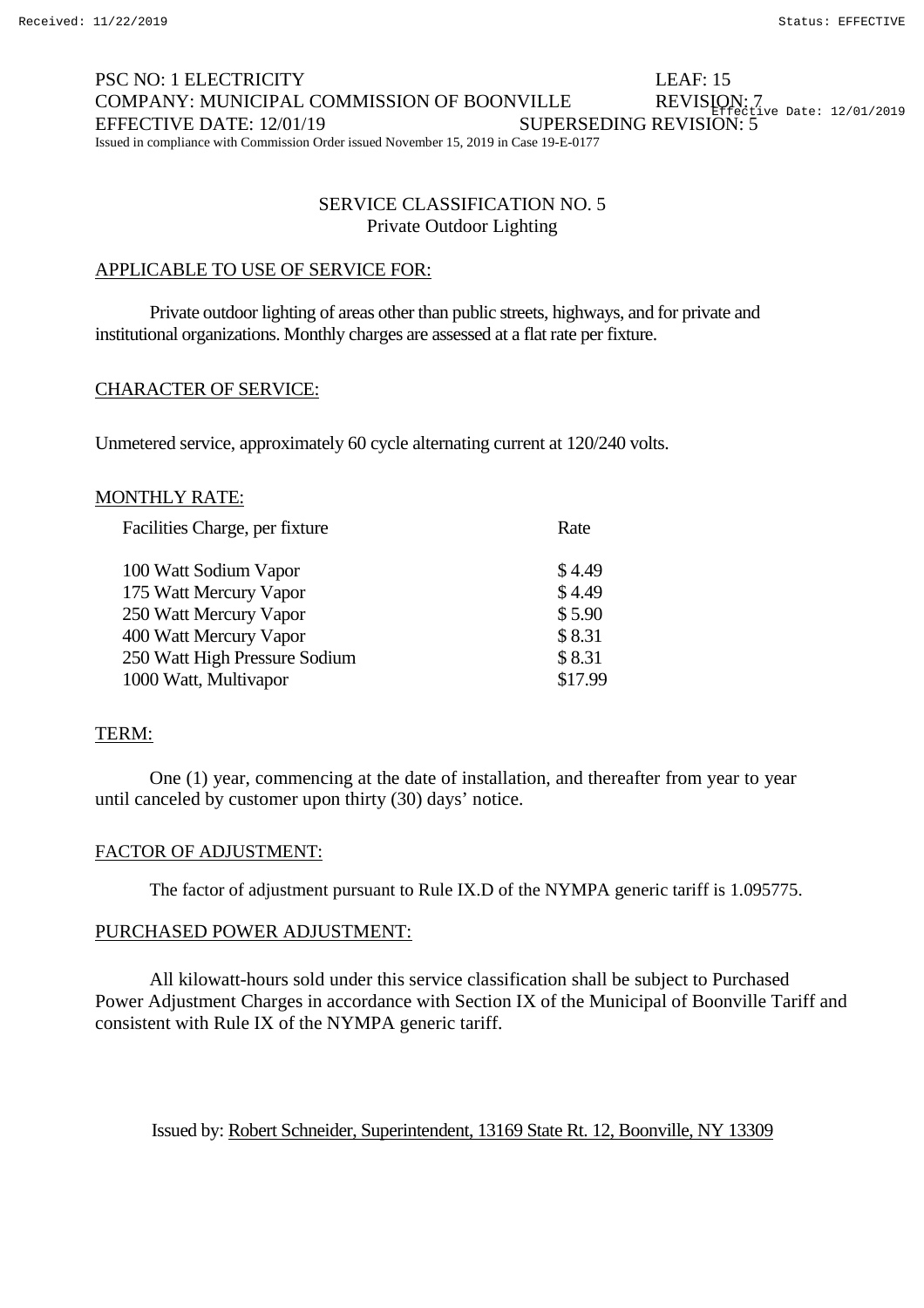# ..DID: 14183 ..TXT: PSC NO: 1 ELECTRICITY LEAF: 16 COMPANY: MUNICIPAL COMMISSION OF BOONVILLE REVISION: 1 INITIAL EFFECTIVE DATE: 02/01/01 SUPERSEDING REVISION: 0 STAMPS: RECEIVED: 12/19/00 STATUS: Effective EFFECTIVE: 02/01/01

# SERVICE CLASSIFICATION NO. 5 (CONT'D) Private Outdoor Lighting

- A. The Municipal Commission of Boonville will furnish, install, own, operate, and maintain an enclosed, photo-electrically controlled luminaire complete with at least thirty (30) inch pipe bracket, ballast and from one hundred (100) watt to one thousand (1000) watt multiple lamp.
- B. The lighting unit will be installed only on private property owned or leased by the customer. The customer will furnish the necessary pole or other support, except as hereinafter provided, and the necessary wiring to connect the unit on the line side of the customer's meter. The Municipal Commission of Boonville reserves the right to require a mounting height which will provide proper light distribution from the unit. Where a Municipal Commission of Boonville-owned pole is appropriately located on premises owned or leased by the customer, the Municipal Commission of Boonville may waive the requirement that the support be furnished by the customer, and it may install the unit on the Municipal Commission of Boonville-owned pole.
- C. Upon request of the customer, the Municipal Commission of Boonville will change the location of the lighting unit, providing a proper support is furnished and the customer agrees to pay the Municipal Commission of Boonville for the cost incurred in making such change.
- D. Lighting service will be provided every night and all night during the hours between thirty (30) minutes after sunset and thirty (30) minutes before sunrise, aggregating about four thousand (4,000) hours per year, unless prevented by accidents or other causes beyond the control of the Municipal Commission of Boonville.
- E. The customer shall notify the Municipal Commission of Boonville whenever the lamp shall become extinguished or out of service for any reason and the Municipal Commission of Boonville shall replace the lamp and/or make the necessary repairs with reasonable promptness.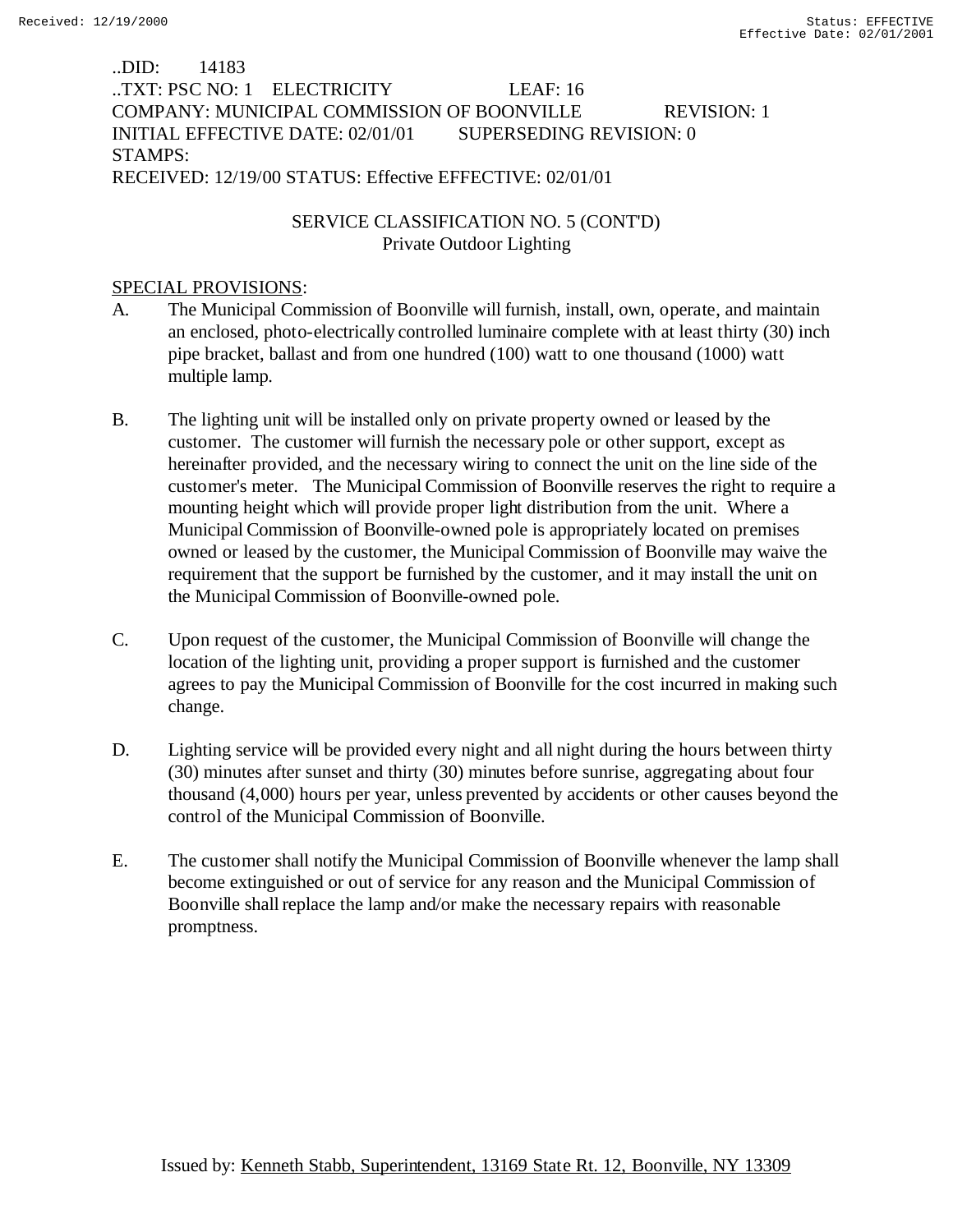#### PSC NO: 1 ELECTRICITY LEAF: 17 COMPANY: MUNICIPAL COMMISSION OF BOONVILLE EFFECTIVE DATE: 12/01/19 SUPERSEDING REVISION: 5 Issued in compliance with Commission Order issued November 15, 2019 in Case 19-E-0177 REVISION: 7<br>Reflective Date: 12/01/2019

## SERVICE CLASSIFICATION NO. 6 Street Lighting

### APPLICABLE TO USE OF SERVICE FOR:

Lighting of Public Streets and Highways. The utility may meter one service and impute this measured service to the other services of the same size and character. In that event, monthly charges are assessed by multiplying the usage of one metered fixture by the total number of fixtures.

# CHARACTER OF SERVICE:

Approximately 60 cycle, alternating current at 120/240 volts.

### MONTHLY RATE:

|                             | Rate     |
|-----------------------------|----------|
| Facilities Charge, per lamp | \$4.28   |
| Energy Charge, per kWh      | \$0.0244 |

#### TERMS OF PAYMENT:

All bills are due when rendered. Full payment must be received on or before the date shown on the bill to avoid a late payment charge of 1.5% as provided in Rule VIII of the NYMPA generic tariff.

#### FACTOR OF ADJUSTMENT:

The factor of adjustment pursuant to Rule IX.D of the NYMPA generic tariff is 1.095775.

#### PURCHASED POWER ADJUSTMENT:

All kilowatt-hours sold under this service classification shall be subject to Purchased Power Adjustment Charges in accordance with Section IX of the Municipal of Boonville Tariff and consistent with Rule IX of the NYMPA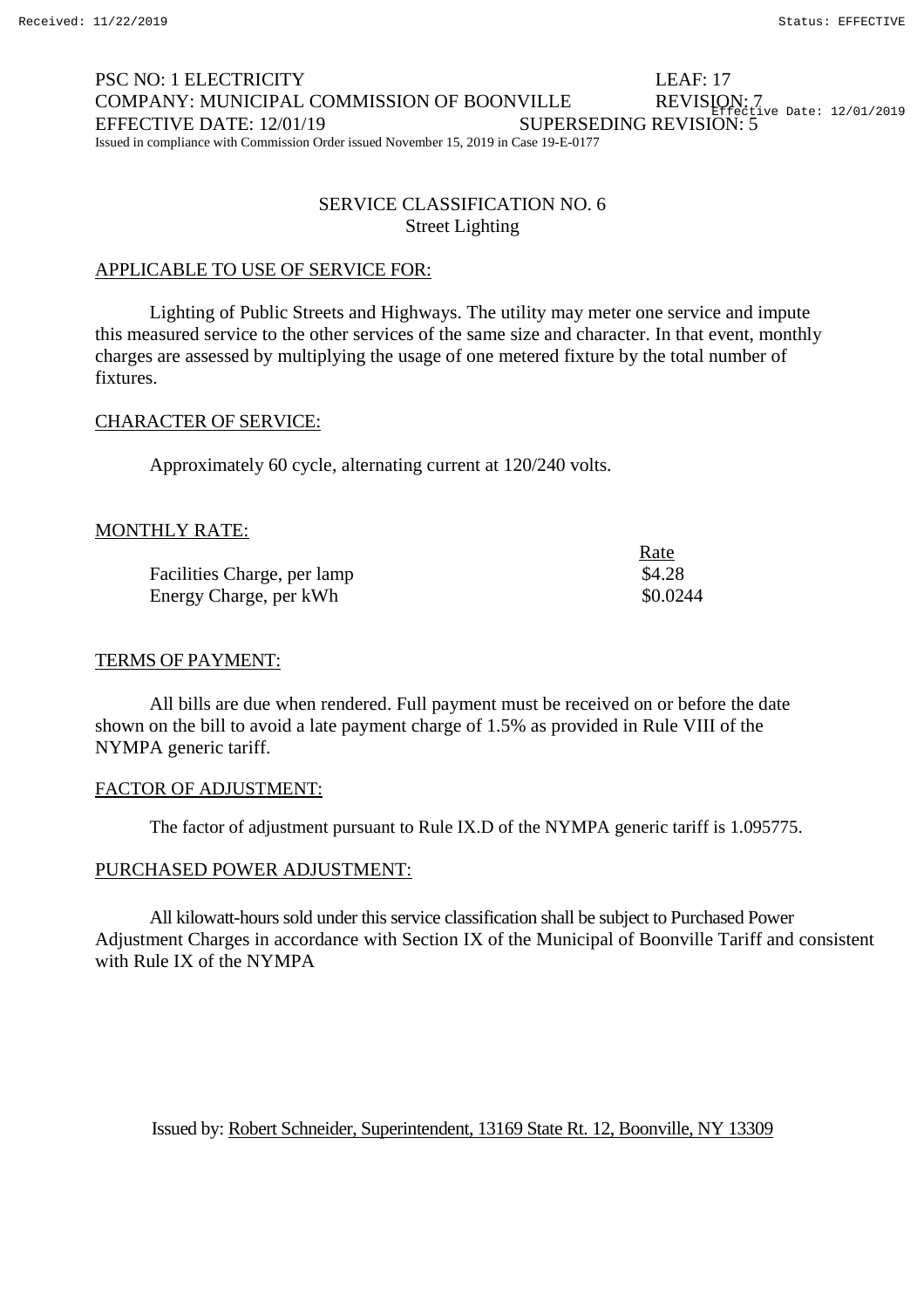# ..DID: 14165 ..TXT: PSC NO: 1 ELECTRICITY LEAF: 18 COMPANY: MUNICIPAL COMMISSION OF BOONVILLE REVISION: 1 INITIAL EFFECTIVE DATE: 02/01/01 SUPERSEDING REVISION: 0 STAMPS: RECEIVED: 12/19/00 STATUS: Effective EFFECTIVE: 02/01/01

# SERVICE CLASSIFICATION NO. 6 (CONT'D) Street Lighting

## TERM:

One (1) year, commencing at the date of installation, and thereafter from year to year until canceled by customer upon thirty (30) days notice.

- A. The Municipal Commission of Boonville will furnish, install, own, operate, and maintain an enclosed photoelectrically controlled luminaire complete with at least a thirty (30) inch bracket, ballast and from one hundred (100) watt to one thousand (1000) watt multiple lamp.
- B. The Municipal Commission of Boonville will furnish, install, own, operate and maintain any wire or equipment needed to supply energy to the luminaires
- C. The lighting unit will be installed on any Municipal Commission of Boonville owned pole within the Public Corridor of the desired street or highway. The mounting height will be determined by the availability of space on said pole. Any cost incurred by the Municipal Commission of Boonville to create space will be paid by the customer.
- D. Lighting service will be provided every night and all night during the hours between thirty (30) minutes after sunset and thirty (30) minutes before sunrise, aggregating about four thousand (4,000) hours per year, unless prevented by accidents or other-causes beyond the control of the Municipal Commission of Boonville.
- E. The customer shall notify the Municipal Commission of Boonville whenever the lamp shall become extinguished or out of service for any reason and the Municipal Commission of Boonville shall replace the lamp and/or make the necessary repairs with reasonable promptness.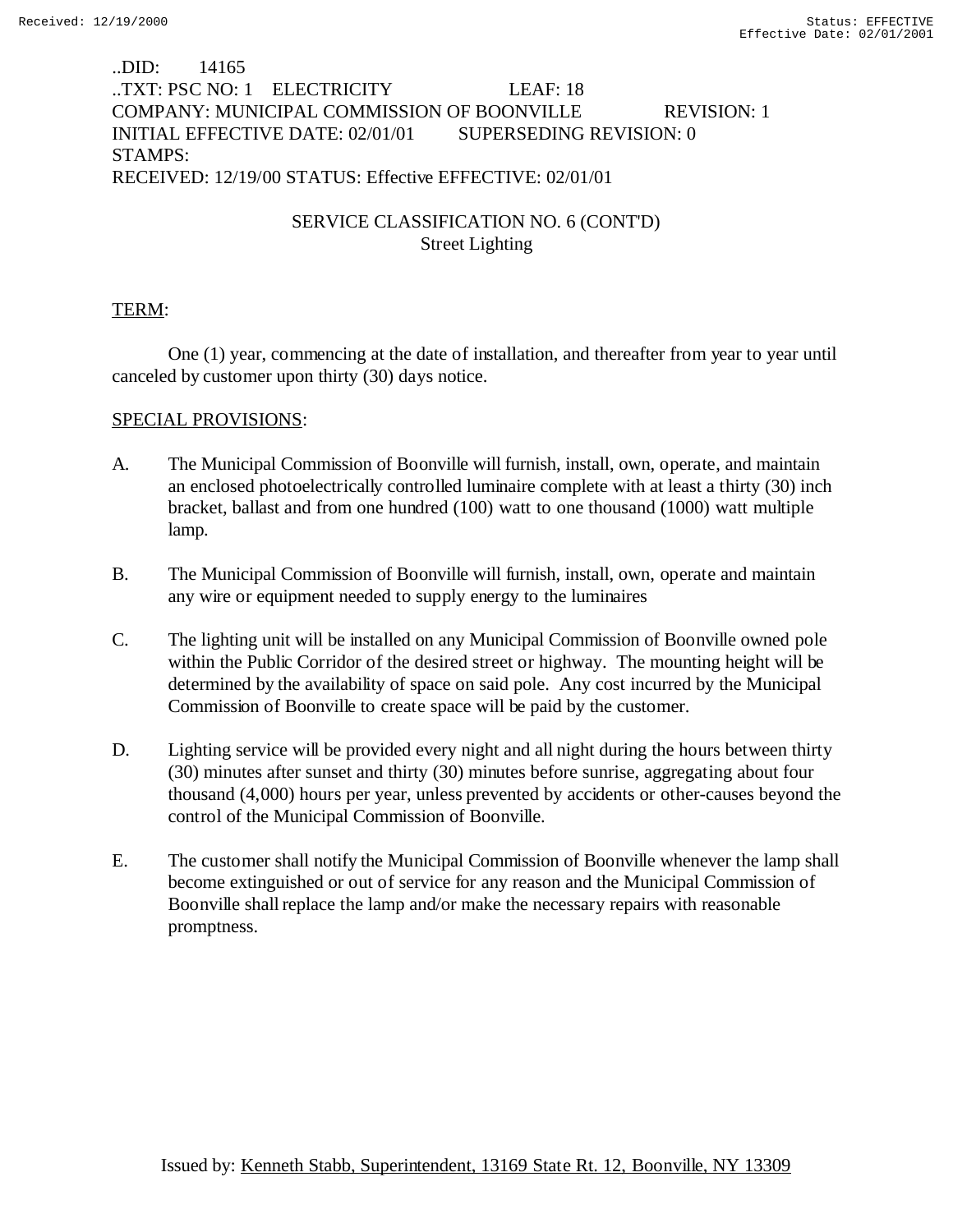### PSC NO: 1 ELECTRICITY LEAF: 19 COMPANY: MUNICIPAL COMMISSION OF BOONVILLE REVISION: 3 EFFECTIVE DATE: 03/01/17 SUPERSEDING REVISION: 1 Issued in compliance with Commission Order issued February 21, 2017 in Case 16-E-0565

### **CHARGES**

### RECONNECTION CHARGE:

When service has been discontinued at the request of the customer, and the same customer applies for reconnection of service at the same location within twelve (12) months, there will be a reconnection charge based on actual time and materials for employees and equipment. The rate will based on a minimum call out time of two hours at the prevailing wage rate plus benefits and mileage rate to pay for the cost of transportation equipment. The rates will be charged at the level in effect at the time the work is performed.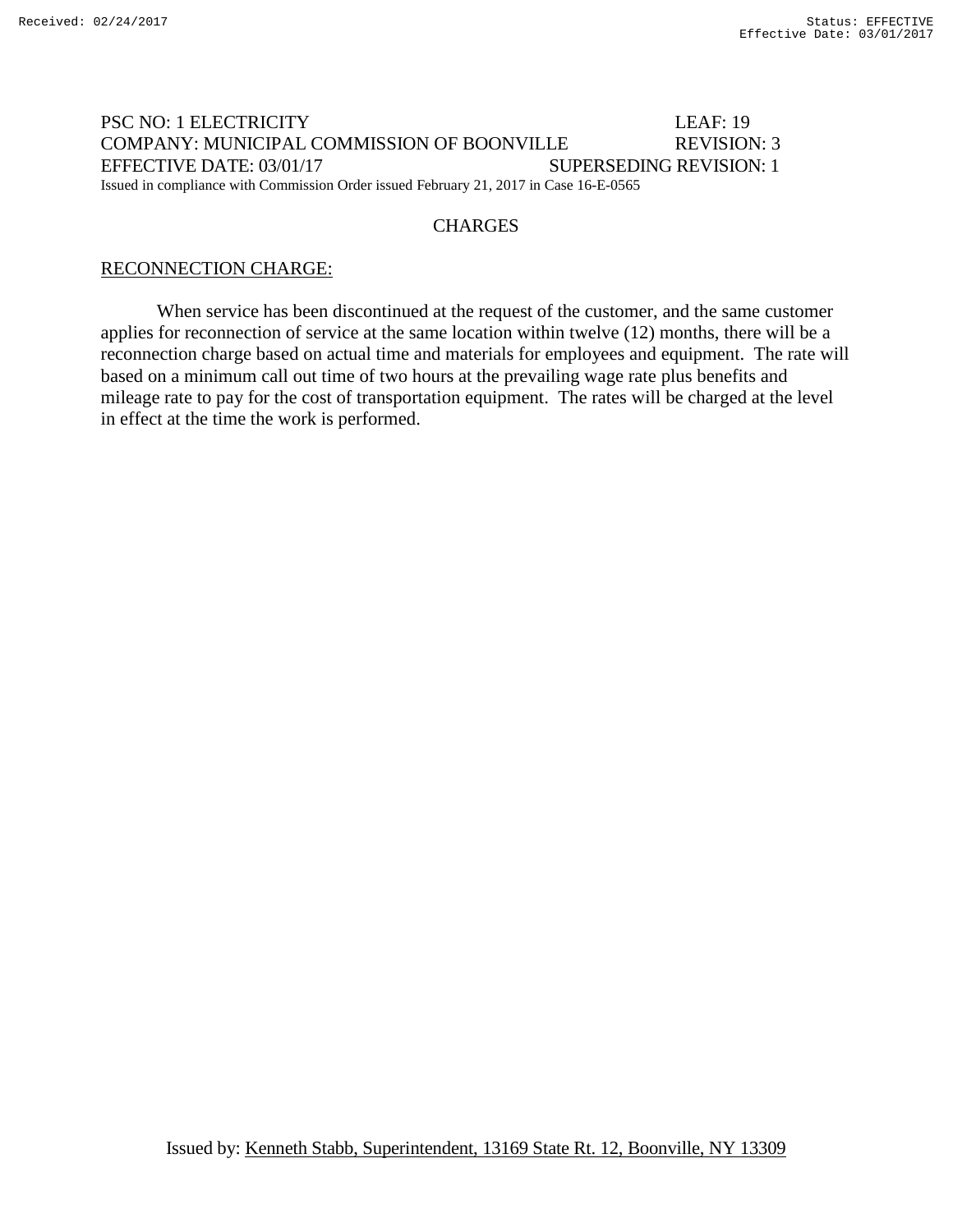### PSC NO: 1 ELECTRICITY LEAF: 20 COMPANY: MUNICIPAL COMMISSION OF BOONVILLE REVISION: 3 EFFECTIVE DATE: 03/01/17 SUPERSEDING REVISION: 1 Issued in compliance with Commission Order issued February 21, 2017 in Case 16-E-0565

### FORMS

# MUNICIPAL COMMISSION OF BOONVILLE - ELECTRIC DEPARTMENT BOONVILLE, NEW YORK APPLICATION FOR PRIVATE OUTDOOR LIGHTING

\_\_\_\_\_\_\_\_\_\_\_\_\_\_\_\_\_\_\_\_\_\_\_\_\_\_\_\_\_\_\_\_\_\_\_\_\_\_\_\_\_\_\_\_\_\_\_\_\_\_\_\_\_\_\_\_\_\_\_\_\_\_\_\_\_\_\_\_\_\_\_\_\_\_\_\_\_\_

The undersigned owner/lessee of the premises at \_\_\_\_\_\_\_\_\_\_\_\_\_\_\_\_\_\_\_\_\_\_\_\_\_\_\_\_\_\_\_\_\_

hereby makes application for the furnishing, installation and maintenance of outdoor lighting unit(s) as provided in the Municipal Commission of Boonville Electric Service Schedule, Service Classification No. 5 and agrees to take and pay \$4.02 per month per 175 Watt Mercury Vapor unit, \$4.02 per month per 100 Watt Sodium Vapor unit, \$5.29 per month per 250 Watt Mercury Vapor unit, \$7.45 per month per 400 Watt Mercury Vapor unit, \$7.45 per month per 250 Watt High Pressure Sodium Vapor unit, and \$16.12 per month per 1000 Watt Mulitvapor unit for one year, and thereafter until cancelled by the customer upon 30 days notice. These amounts do not reflect Purchase Power Adjustments. A late payment amount shall be due subject to the terms and conditions in Service Classification No. 5.

Applicant

Post Office Address

\_\_\_\_\_\_\_\_\_\_\_\_\_\_\_\_\_\_\_\_\_\_\_\_\_\_\_\_\_\_

\_\_\_\_\_\_\_\_\_\_\_\_\_\_\_\_\_\_\_\_\_\_\_\_\_\_\_\_\_\_

Date \_\_\_\_\_\_\_\_\_\_\_\_\_\_\_\_\_\_\_\_ , 20 \_\_\_\_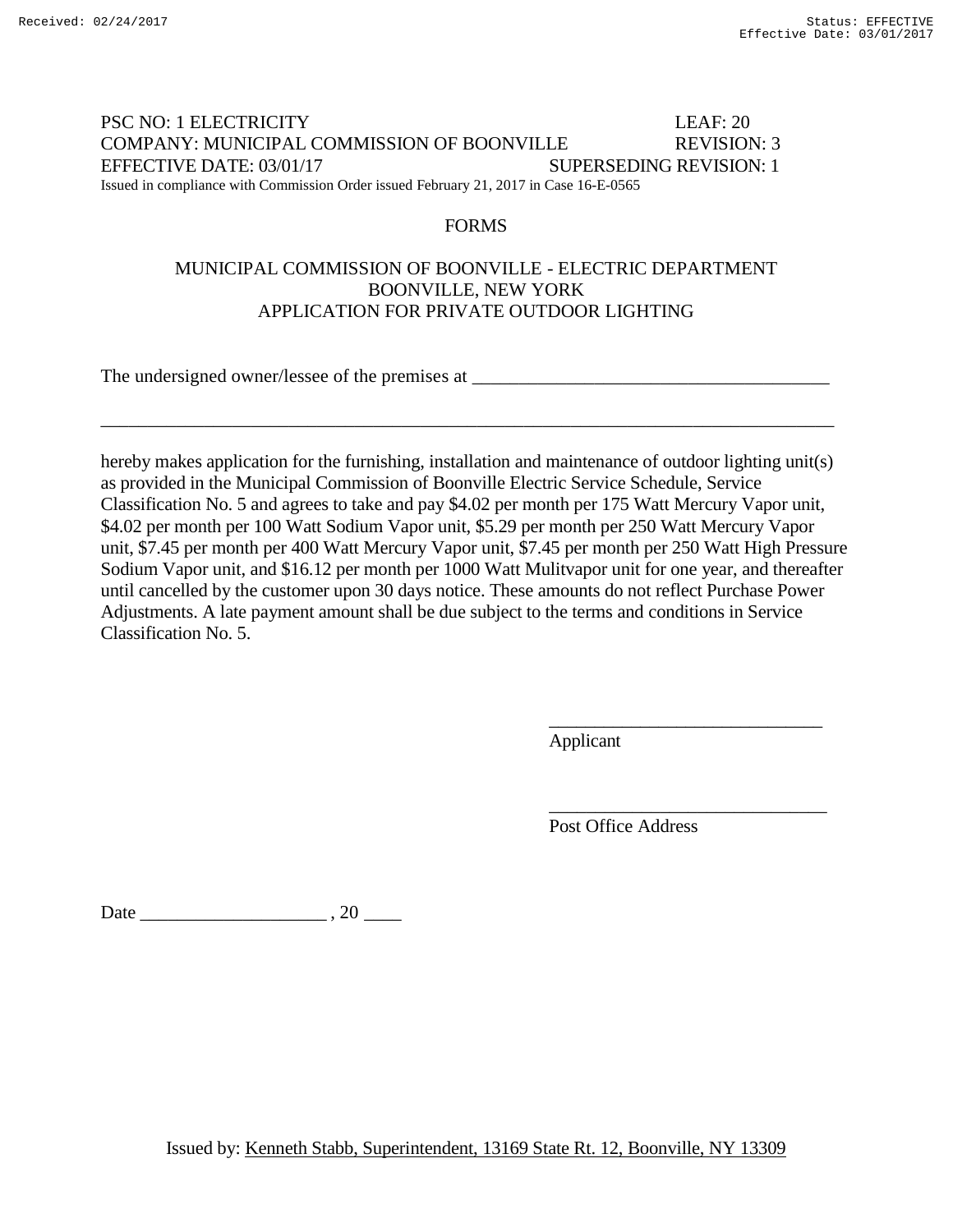## ..DID: 14169 ..TXT: PSC NO: 1 ELECTRICITY LEAF: 21 COMPANY: MUNICIPAL COMMISSION OF BOONVILLE REVISION: 1 INITIAL EFFECTIVE DATE: 02/01/01 SUPERSEDING REVISION: 0 STAMPS: RECEIVED: 12/19/00 STATUS: Effective EFFECTIVE: 02/01/01

# FORMS (CONT'D)

### APPLICATION FOR SERVICE

|                                                                                                                                                                                                                                        |                                                             |                                                                                                                                                                                                                                | <b>DATE</b> | 20                                                                                                                     |
|----------------------------------------------------------------------------------------------------------------------------------------------------------------------------------------------------------------------------------------|-------------------------------------------------------------|--------------------------------------------------------------------------------------------------------------------------------------------------------------------------------------------------------------------------------|-------------|------------------------------------------------------------------------------------------------------------------------|
| THE UNDERSIGNED, hereby applies to the Municipal Commission of Boonville of Boonville, New York to                                                                                                                                     |                                                             |                                                                                                                                                                                                                                |             |                                                                                                                        |
| supply electric energy at approximately ________ volts, _____ cycle and ______ phase _______________                                                                                                                                   |                                                             |                                                                                                                                                                                                                                |             |                                                                                                                        |
| for use upon premises located<br><u>contract and the set of the set of the set of the set of the set of the set of the set of the set of the set of the set of the set of the set of the set of the set of the set of the set of t</u> |                                                             |                                                                                                                                                                                                                                |             |                                                                                                                        |
|                                                                                                                                                                                                                                        |                                                             |                                                                                                                                                                                                                                |             |                                                                                                                        |
|                                                                                                                                                                                                                                        |                                                             |                                                                                                                                                                                                                                |             | for and during the period of<br>from 20 _____, and thereafter until canceled as provided in Service Classification No. |
| _ of Municipal Commission of Boonville Filing No. _____.                                                                                                                                                                               |                                                             |                                                                                                                                                                                                                                |             |                                                                                                                        |
|                                                                                                                                                                                                                                        |                                                             |                                                                                                                                                                                                                                |             |                                                                                                                        |
|                                                                                                                                                                                                                                        |                                                             |                                                                                                                                                                                                                                |             |                                                                                                                        |
|                                                                                                                                                                                                                                        |                                                             |                                                                                                                                                                                                                                |             | Customer agrees to observe and                                                                                         |
| perform all rules and regulations of the Municipal Commission of Boonville and to pay the rates provided by said                                                                                                                       |                                                             |                                                                                                                                                                                                                                |             |                                                                                                                        |
| Service Classification No. _______ and now effective, and as the same may be from time to time changed.                                                                                                                                |                                                             |                                                                                                                                                                                                                                |             |                                                                                                                        |
|                                                                                                                                                                                                                                        |                                                             |                                                                                                                                                                                                                                |             |                                                                                                                        |
|                                                                                                                                                                                                                                        |                                                             |                                                                                                                                                                                                                                |             |                                                                                                                        |
| supplied by                                                                                                                                                                                                                            |                                                             |                                                                                                                                                                                                                                |             |                                                                                                                        |
|                                                                                                                                                                                                                                        |                                                             |                                                                                                                                                                                                                                |             | . Customer agrees to pay                                                                                               |
| minimum monthly charges for a monthly demand of not less than kilowatts during the initial                                                                                                                                             |                                                             |                                                                                                                                                                                                                                |             |                                                                                                                        |
| term. This contract is not* for breakdown and/or auxiliary service.                                                                                                                                                                    |                                                             |                                                                                                                                                                                                                                |             |                                                                                                                        |
|                                                                                                                                                                                                                                        |                                                             |                                                                                                                                                                                                                                |             |                                                                                                                        |
|                                                                                                                                                                                                                                        | This contract supersedes contract between the parties dated |                                                                                                                                                                                                                                |             |                                                                                                                        |
|                                                                                                                                                                                                                                        |                                                             |                                                                                                                                                                                                                                |             |                                                                                                                        |
|                                                                                                                                                                                                                                        |                                                             |                                                                                                                                                                                                                                |             |                                                                                                                        |
|                                                                                                                                                                                                                                        |                                                             | Customer                                                                                                                                                                                                                       |             |                                                                                                                        |
|                                                                                                                                                                                                                                        |                                                             |                                                                                                                                                                                                                                |             |                                                                                                                        |
|                                                                                                                                                                                                                                        |                                                             | By the contract of the contract of the contract of the contract of the contract of the contract of the contract of the contract of the contract of the contract of the contract of the contract of the contract of the contrac |             |                                                                                                                        |
|                                                                                                                                                                                                                                        |                                                             |                                                                                                                                                                                                                                |             |                                                                                                                        |
|                                                                                                                                                                                                                                        |                                                             | Title                                                                                                                                                                                                                          |             |                                                                                                                        |
| <b>ACCEPTED BY:</b>                                                                                                                                                                                                                    |                                                             |                                                                                                                                                                                                                                |             |                                                                                                                        |
| MUNICIPAL COMMISSION OF BOONVILLE -- ELECTRIC DEPT.                                                                                                                                                                                    |                                                             |                                                                                                                                                                                                                                |             |                                                                                                                        |
| VILLAGE OF BOONVILLE, NEW YORK                                                                                                                                                                                                         |                                                             |                                                                                                                                                                                                                                |             |                                                                                                                        |
|                                                                                                                                                                                                                                        |                                                             |                                                                                                                                                                                                                                |             |                                                                                                                        |
| By                                                                                                                                                                                                                                     |                                                             |                                                                                                                                                                                                                                |             | *Delete word "not" if service is for breakdown and/or auxil-                                                           |
|                                                                                                                                                                                                                                        |                                                             | iary purposes.                                                                                                                                                                                                                 |             |                                                                                                                        |
|                                                                                                                                                                                                                                        |                                                             |                                                                                                                                                                                                                                |             |                                                                                                                        |